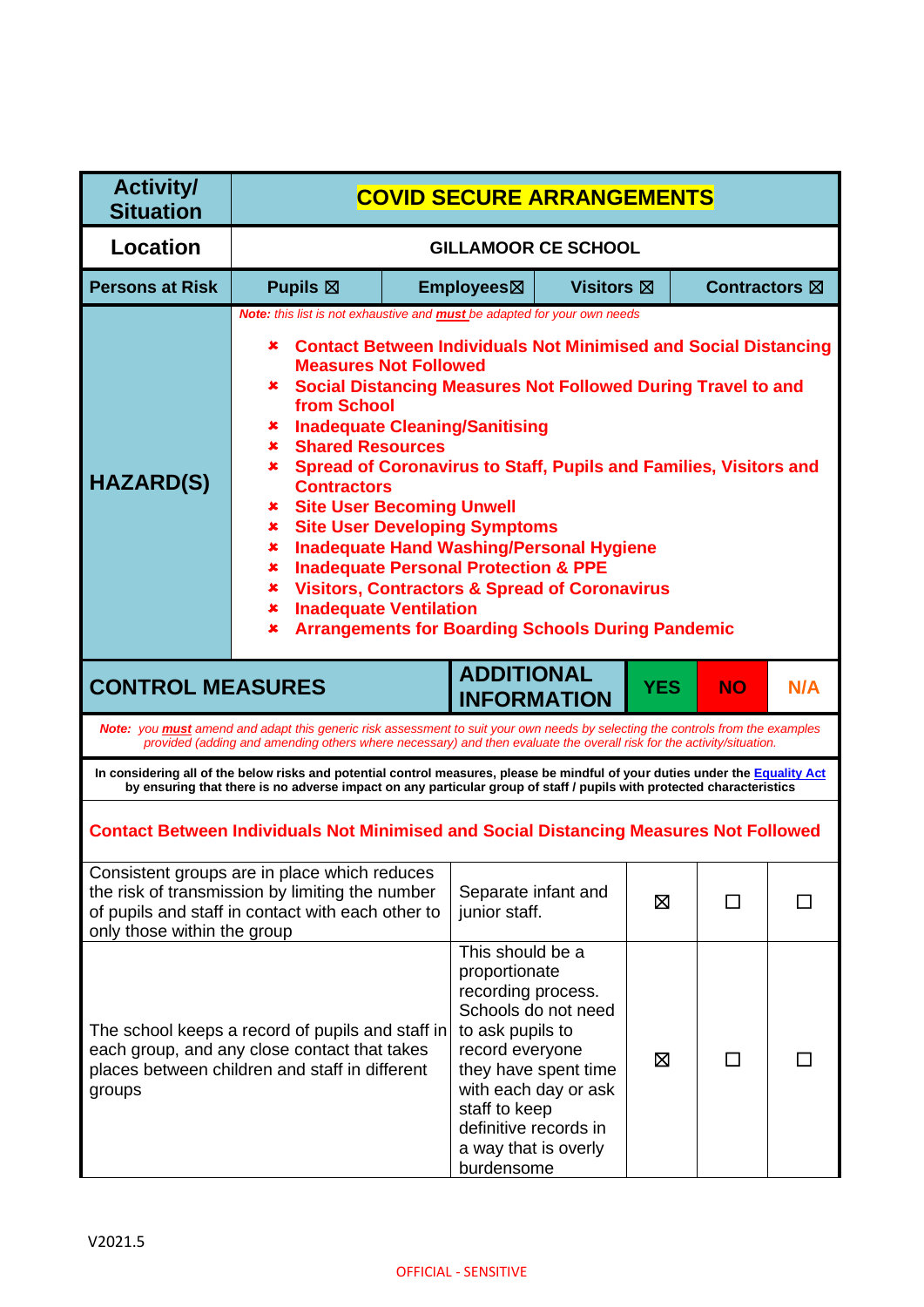| Distinct groups or 'bubbles' that do not mix are<br>maintained which makes it quicker and easier<br>in the event of a positive case to identify those<br>who may need to self-isolate and to keep that<br>number as small as possible                                                                                                                         | Small numbers<br>means pupils can be<br>in one bubble.                                                                                                                                                                                                                       | ⊠ | П            | ΙI |
|---------------------------------------------------------------------------------------------------------------------------------------------------------------------------------------------------------------------------------------------------------------------------------------------------------------------------------------------------------------|------------------------------------------------------------------------------------------------------------------------------------------------------------------------------------------------------------------------------------------------------------------------------|---|--------------|----|
| Primary schools may be able to implement<br>groups that are the size of a full class. If that<br>can be achieved, it is recommended, as this<br>will help to reduce the number of people who<br>could be asked to isolate should someone in<br>the group become ill with coronavirus (COVID-<br>19).                                                          | Circumstances need<br>to be assessed and<br>if class-sized groups<br>are not compatible<br>with offering a full<br>range of subjects or<br>managing the<br>practical logistics<br>within and around<br>school, you can look<br>to implement year<br>group sized<br>'bubbles' | ⊠ | П            |    |
| In the younger years in Secondary Schools<br>(key stage 3), schools may be able to<br>implement groups that are the size of a full<br>class. If that can be achieved, it is<br>recommended, as this will help to reduce the<br>number of people who could be asked to<br>isolate should someone in group become ill<br>with coronavirus (COVID-19).           |                                                                                                                                                                                                                                                                              |   |              | ⊠  |
| In Secondary Schools, and certainly in the<br>older age groups at key stage 4 and key stage<br>5, the groups are likely to need to be the size<br>of a year group to enable schools to deliver the<br>full range of curriculum subjects and students<br>to receive specialist teaching. If this can be<br>achieved with small groups, they are<br>recommended |                                                                                                                                                                                                                                                                              |   |              | 区  |
| Whatever the size of the group, they are kept<br>apart from other groups and older children are<br>encouraged to keep their distance within their<br>groups                                                                                                                                                                                                   |                                                                                                                                                                                                                                                                              | П | П            | 区  |
| Schools with the capability to do it should take<br>steps to limit interaction, and the sharing of<br>rooms and social spaces between groups as<br>much as possible                                                                                                                                                                                           | 2 classrooms                                                                                                                                                                                                                                                                 | ⊠ | $\mathsf{L}$ |    |
| It is recognised that younger children will not<br>be able to maintain social distancing, and it is<br>acceptable for them not to distance within their<br>group                                                                                                                                                                                              | Regular handwashing                                                                                                                                                                                                                                                          | ⊠ | П            | П  |
| Schools keep children in their class groups for<br>the majority of the classroom time, but also<br>allow mixing into wider groups for specialist<br>teaching, wraparound care and transport                                                                                                                                                                   | Pupils in one bubble                                                                                                                                                                                                                                                         | ⊠ | ΙI           |    |
| Siblings may be in different groups                                                                                                                                                                                                                                                                                                                           | Pupils in one bubble                                                                                                                                                                                                                                                         | Ø | П            |    |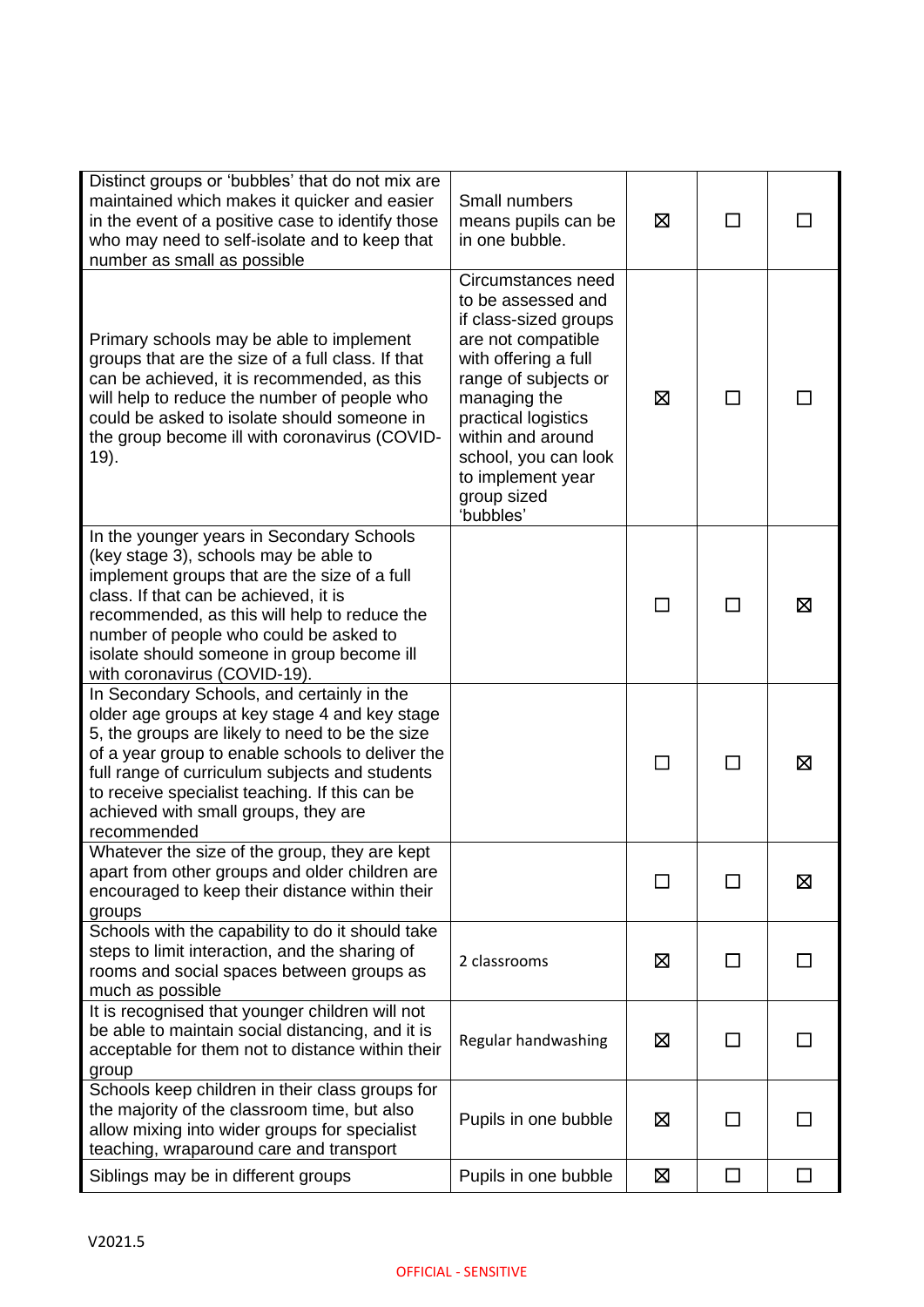| Teachers and other staff operate across<br>different classes and year groups in order to<br>facilitate the delivery of the school timetable                                            | Pupils in one bubble                                                                                                                                                                                                                                                                                                                                                                                                                                                                                                                                                                                                                                                                                                                                                                             | ⊠           | П      |        |
|----------------------------------------------------------------------------------------------------------------------------------------------------------------------------------------|--------------------------------------------------------------------------------------------------------------------------------------------------------------------------------------------------------------------------------------------------------------------------------------------------------------------------------------------------------------------------------------------------------------------------------------------------------------------------------------------------------------------------------------------------------------------------------------------------------------------------------------------------------------------------------------------------------------------------------------------------------------------------------------------------|-------------|--------|--------|
| Where staff need to move between classes<br>and year groups, they should keep their<br>distance from pupils and other staff as much as<br>they can, ideally 2 metres from other adults | Pupils in one bubble                                                                                                                                                                                                                                                                                                                                                                                                                                                                                                                                                                                                                                                                                                                                                                             | ⊠           | $\Box$ |        |
| The number of interactions or changes are<br>minimised wherever possible                                                                                                               | Pupils in one bubble                                                                                                                                                                                                                                                                                                                                                                                                                                                                                                                                                                                                                                                                                                                                                                             | $\boxtimes$ | $\Box$ | $\Box$ |
| Where possible adults maintain a 2 metre<br>distance from each other, and from children                                                                                                |                                                                                                                                                                                                                                                                                                                                                                                                                                                                                                                                                                                                                                                                                                                                                                                                  | ⊠           | $\Box$ | П      |
| Adults avoid close face to face contact and<br>limit time spent within 1 metre of anyone                                                                                               | - direct close<br>contacts - face to<br>face contact with an<br>infected individual<br>for any length of<br>time, within 1 metre,<br>including being<br>coughed on, a face<br>to face conversation,<br>or unprotected<br>physical contact<br>(skin-to-skin)<br>- proximity contacts -<br>extended close<br>contact (within 1 to 2<br>metres for more than<br>15 minutes either as<br>a one-off contact or<br>added up together<br>over one day) with<br>an infected<br>individual<br>Guidance-for-<br>contacts-of-people-<br>with-possible-or-<br>confirmed-<br>coronavirus-covid-<br>19-infection-who-do-<br>not-live-with-the-<br>person/guidance-for-<br>contacts-of-people-<br>with-possible-or-<br>confirmed-<br>coronavirus-covid-<br>19-infection-who-do-<br>not-live-with-the-<br>person | ⊠           | П      |        |
| Staff in Secondary schools maintain distance<br>from their pupils, staying at the front of the<br>class, and away from their colleagues where<br>possible                              |                                                                                                                                                                                                                                                                                                                                                                                                                                                                                                                                                                                                                                                                                                                                                                                                  | П           | □      | ⊠      |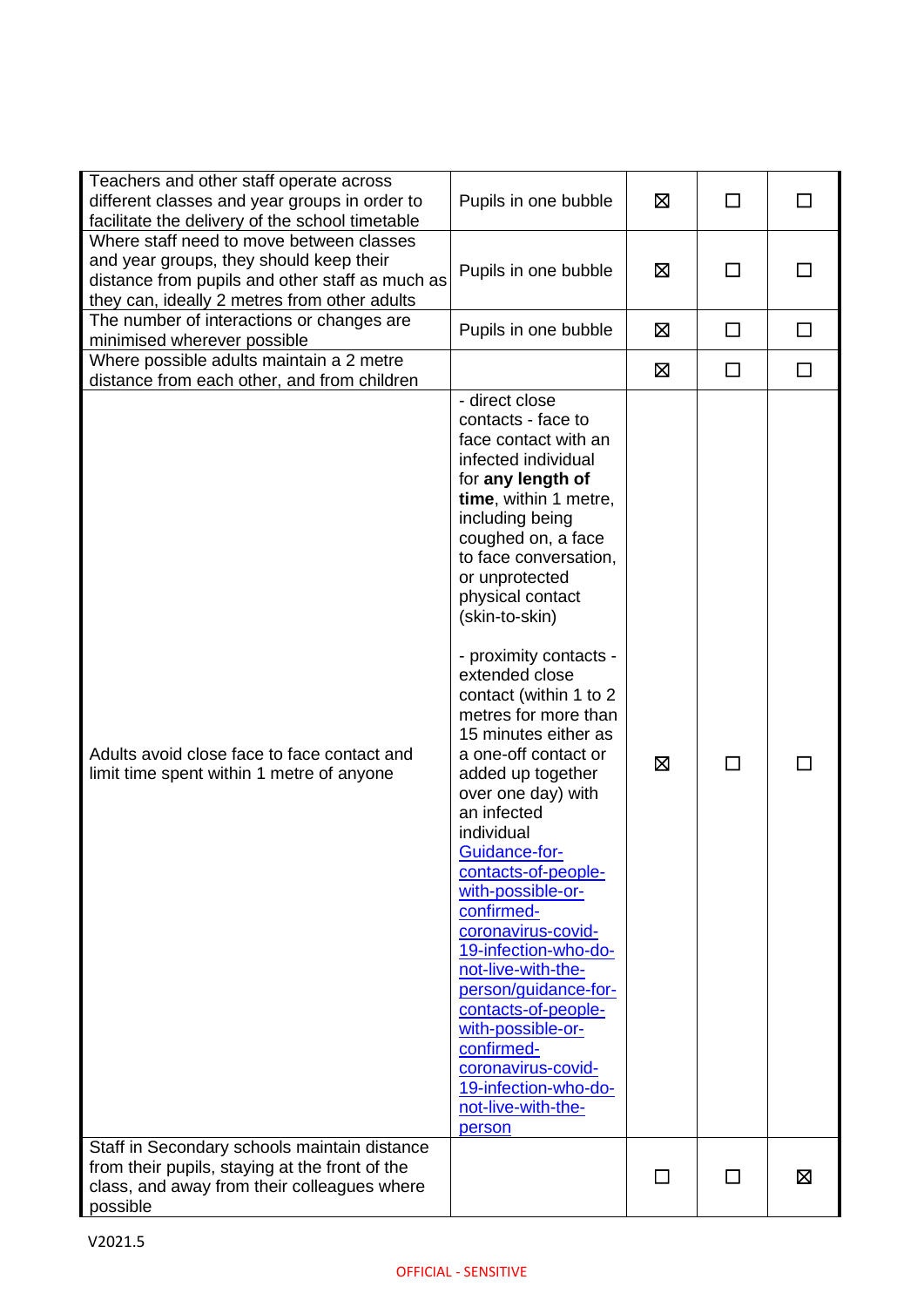| Educational and care support is provided as<br>normal to pupils who have complex needs or<br>who need close contact care with other<br>increased hygiene protocols in place to<br>minimise the risk of transmission                                                                                                               | Measures adhered<br>to                                                                                                                                                                                                                        | 区 | П            |        |
|-----------------------------------------------------------------------------------------------------------------------------------------------------------------------------------------------------------------------------------------------------------------------------------------------------------------------------------|-----------------------------------------------------------------------------------------------------------------------------------------------------------------------------------------------------------------------------------------------|---|--------------|--------|
| Schools, local authorities, health professionals,<br>regional schools commissioners and other<br>services work together to ensure that children<br>with medical conditions are fully supported,<br>including through the use of individual<br>healthcare plans, so that they may receive an<br>education in line with their peers | In some cases, the<br>pupil's medical<br>needs will mean this<br>is not possible, and<br>educational support<br>will require flexibility.<br>Our guidance on<br>supporting pupils at<br>school with medical<br>conditions remains<br>in place | 区 | $\mathsf{L}$ |        |
| Pupils are seated side by side and facing<br>forwards, rather than face to face or side on                                                                                                                                                                                                                                        |                                                                                                                                                                                                                                               | 区 | □            | $\Box$ |
| Unnecessary furniture has been moved out of<br>classrooms to make more space                                                                                                                                                                                                                                                      |                                                                                                                                                                                                                                               | ⊠ | □            | $\Box$ |
| Large gatherings such as assemblies or<br>collective worship with more than one group do<br>not take place                                                                                                                                                                                                                        |                                                                                                                                                                                                                                               | 区 |              |        |
| The timetable and selection of classroom or<br>other learning environment has been used to<br>keep groups apart and reduce movement<br>around the school or building                                                                                                                                                              | Avoid creating busy<br>corridors, entrances<br>and exits                                                                                                                                                                                      | ⊠ | ΙI           | П      |
| Break times are staggered so that all pupils are<br>not moving around the school at the same time                                                                                                                                                                                                                                 |                                                                                                                                                                                                                                               | 区 | $\Box$       | $\Box$ |
| Lunch breaks are staggered                                                                                                                                                                                                                                                                                                        |                                                                                                                                                                                                                                               | ⊠ | $\Box$       | $\Box$ |
| Numbers of staff using Staff Room are limited<br>or the use of Staff Room is staggered to<br>ensure that staff maintain 2 metres distance<br>from each other                                                                                                                                                                      | The taping off or<br>removal of chairs<br>may be needed to<br>ensure staff cannot<br>sit within 2 metres of<br>each other.<br>Staff must still have<br>a break of a<br>reasonable length<br>during the day                                    | ⊠ |              |        |
| Staff meetings take place remotely where<br>possible.<br>Where this is not possible staff meetings take<br>place in a large well ventilated room ensuring 2<br>metres social distancing at all times                                                                                                                              | Virtual staff<br>meetings could take<br>place where staff<br>stay in their<br>classrooms and join<br>the meeting.                                                                                                                             | 区 |              |        |
| Consideration given to staggered starts or<br>adjusting start and finish times to keep groups<br>apart as they arrive and leave school                                                                                                                                                                                            | Staggered start and<br>finish times should<br>not reduce the<br>amount of overall<br>teaching time. A                                                                                                                                         | ⊠ |              |        |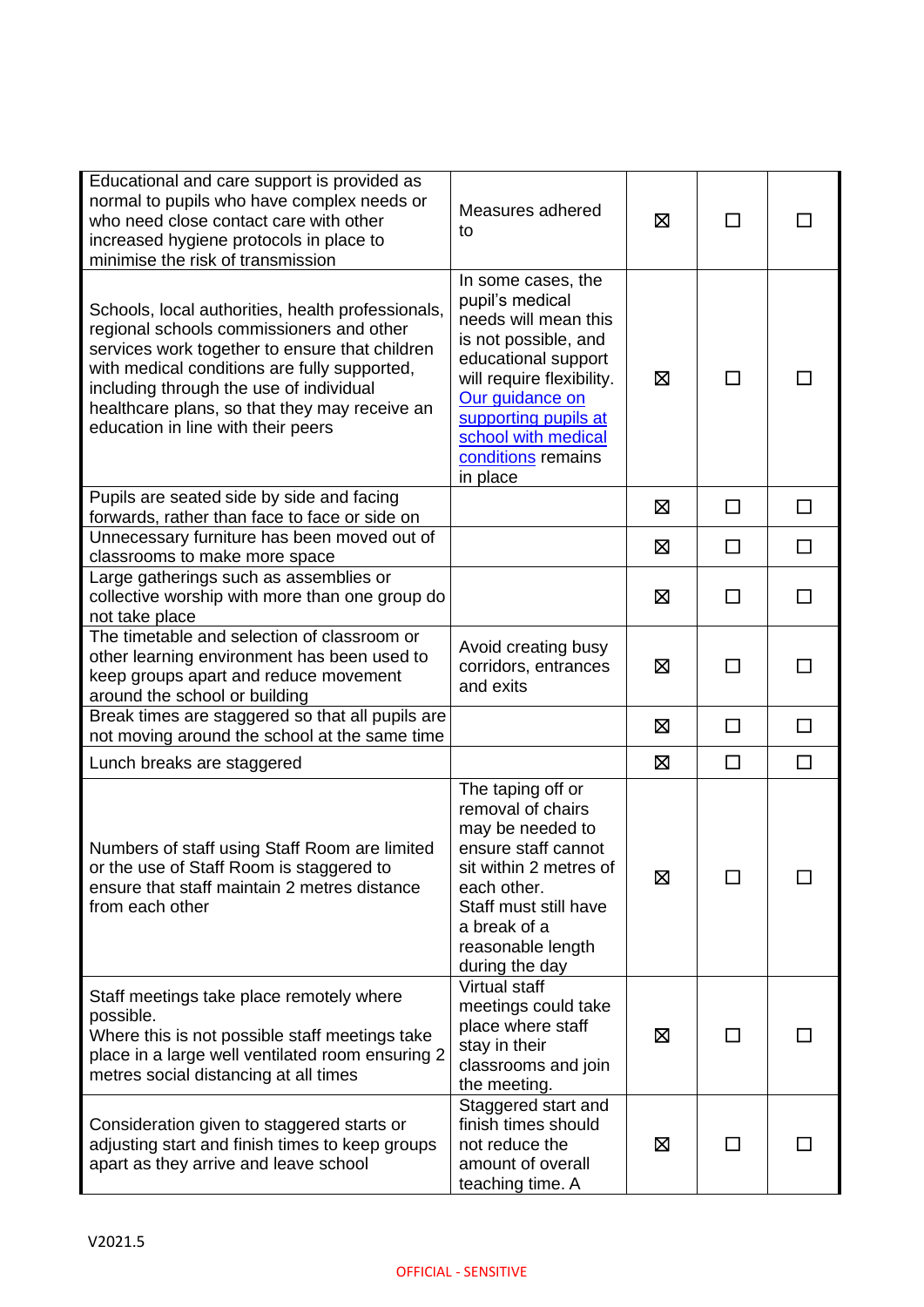|                                                                                                                                                                                                                                                                                                        | staggered start may<br>include:<br>condensing<br>$\bullet$<br>or staggering<br>free periods<br>or break time<br>but retaining<br>the same<br>amount of<br>teaching time<br>keeping the<br>length of the<br>day the same<br>but starting<br>and finishing<br>later to avoid<br>busy periods |   |              |        |
|--------------------------------------------------------------------------------------------------------------------------------------------------------------------------------------------------------------------------------------------------------------------------------------------------------|--------------------------------------------------------------------------------------------------------------------------------------------------------------------------------------------------------------------------------------------------------------------------------------------|---|--------------|--------|
| Parents' drop-off and pick-up protocols<br>planned to minimise adult to adult contact                                                                                                                                                                                                                  | <b>CYPS Bulletin</b>                                                                                                                                                                                                                                                                       | ⊠ | $\Box$       | $\Box$ |
| All parents/carers entering the school premises<br>(and in other congested areas around school<br>premises) wear a face covering in addition to<br>social distancing                                                                                                                                   | This an extra<br>safeguard to reduce<br>the transmission of<br>the virus. Please<br>note that this does<br>not apply to those<br>who are medically<br>exempt                                                                                                                               | ⊠ | $\Box$       |        |
| Ensure that you inform those travelling by car<br>that they should wait in their car until the<br>specific drop off time                                                                                                                                                                               | This will reduce the<br>amount of people<br>assembling in and<br>around the school<br>grounds and will<br>help with social<br>distancing                                                                                                                                                   | ⊠ | □            |        |
| Ensure that you inform parents to maintain<br>social distancing from others when dropping off<br>and collecting pupils from school                                                                                                                                                                     |                                                                                                                                                                                                                                                                                            | 区 |              |        |
| Parents and pupils are told their allocated drop<br>off and collection times and the process for<br>doing so, including protocols for minimising<br>adult to adult contact (for example, which<br>entrance to use, only one adult per family<br>should enter school grounds to drop off or<br>collect) |                                                                                                                                                                                                                                                                                            | ⊠ | ΙI           |        |
| It is made clear to parents that they cannot<br>gather at entrance gates or doors, or enter the<br>site (unless they have a pre-arranged<br>appointment, which should be conducted<br>safely)                                                                                                          |                                                                                                                                                                                                                                                                                            | ⊠ | $\mathsf{L}$ |        |
| Schools can undertake educational day visits                                                                                                                                                                                                                                                           | Any educational day<br>visits must be<br>conducted in line<br>with relevant                                                                                                                                                                                                                | ⊠ | $\mathsf{L}$ |        |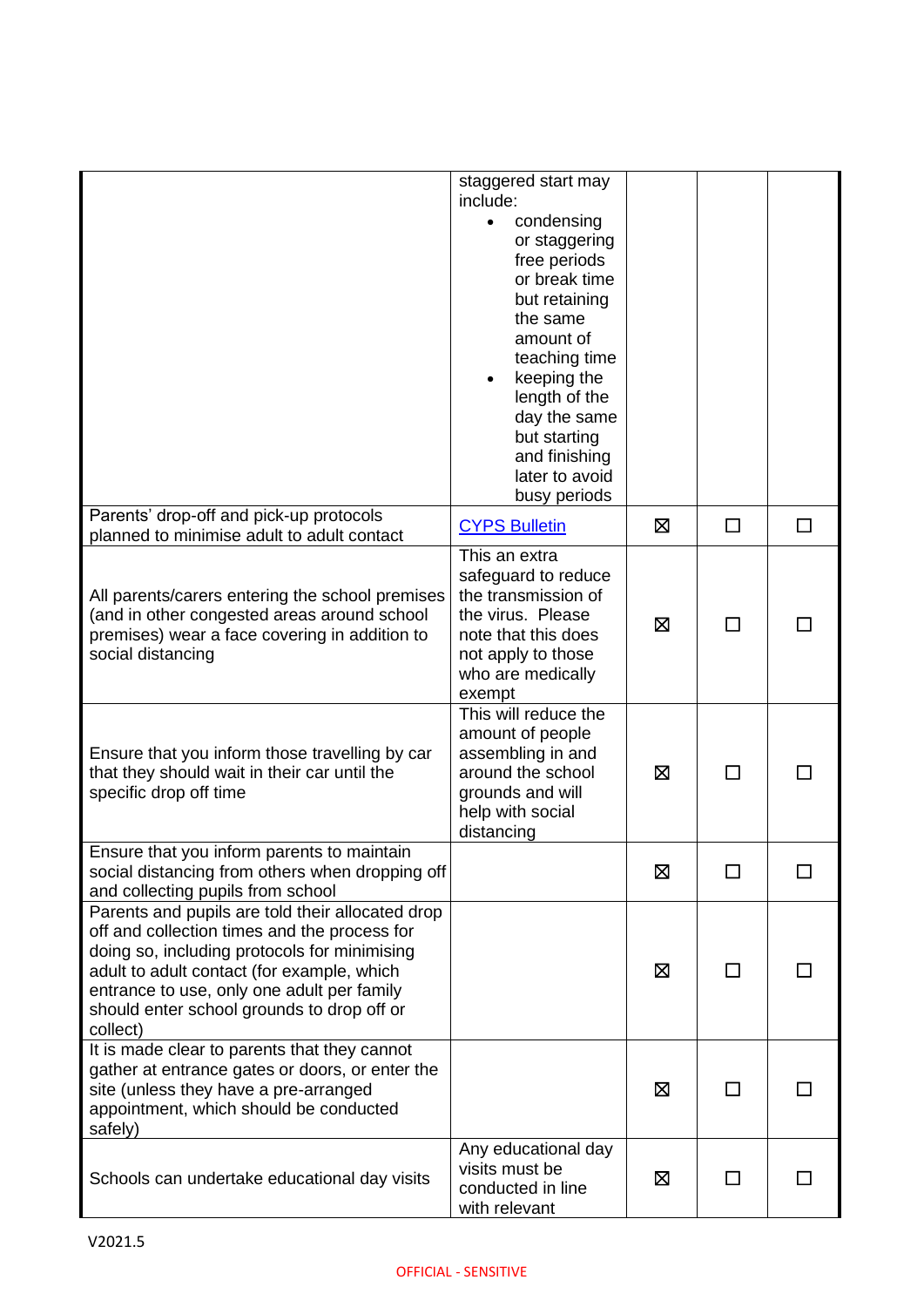|                                                                                                                                                                                                                                              | coronavirus (COVID-<br>19) secure<br>guidelines and<br>regulations in place<br>at that time. This<br>includes system of<br>controls, such as<br>keeping children<br>within their<br>consistent groups<br>and the COVID-<br>secure measures in<br>place at the<br>destination                                                  |    |              |   |
|----------------------------------------------------------------------------------------------------------------------------------------------------------------------------------------------------------------------------------------------|-------------------------------------------------------------------------------------------------------------------------------------------------------------------------------------------------------------------------------------------------------------------------------------------------------------------------------|----|--------------|---|
| Schools can undertake domestic residential<br>education visits, from 17 May                                                                                                                                                                  | <b>Any domestic</b><br>residential<br>educational visits<br>must be conducted<br>in line with relevant<br>COVID-19 guidance<br>and regulations in<br>place at that time.                                                                                                                                                      | ⊠  | П            |   |
| Pupils are kept within their consistent groups<br>(bubbles) for the purpose of the domestic<br>residential educational visit                                                                                                                 | <b>Measures adhered</b><br>to                                                                                                                                                                                                                                                                                                 | ⊠  | П            |   |
| Given the likely gap in COVID-19 cancellation<br>related insurance, schools considering booking<br>a new visit are advised to ensure that any new<br>bookings have adequate financial protection in<br>place                                 | You should speak to<br>either your<br>commercial<br>insurance provider,<br>the Risk Protection<br><b>Arrangement (RPA)</b><br>or an outdoor<br>education adviser to<br>assess the<br>protection available<br>and make sure it<br>provides suitable<br>protection in the<br>event of a COVID-19<br><b>related cancellation</b> | ⊠  | $\mathsf{L}$ |   |
| Schools do not go on any international visits<br>this academic year up to and including 5<br>September 2021                                                                                                                                  | <b>The position beyond</b><br>5 September will be<br>reviewed again in<br>advance                                                                                                                                                                                                                                             | ΙI | $\mathbf{I}$ | Σ |
| School will work to resume all before and after-<br>school educational activities and wraparound<br>childcare for pupils                                                                                                                     | <b>Measures adhered</b><br>to                                                                                                                                                                                                                                                                                                 | Ø  | П            | П |
| School works closely with any external<br>wraparound providers which their pupils may<br>use, to ensure as far as possible, children can<br>be kept in a group with other children from the<br>same bubble they are in during the school day | <b>Measures adhered</b><br>to                                                                                                                                                                                                                                                                                                 | ⊠  |              |   |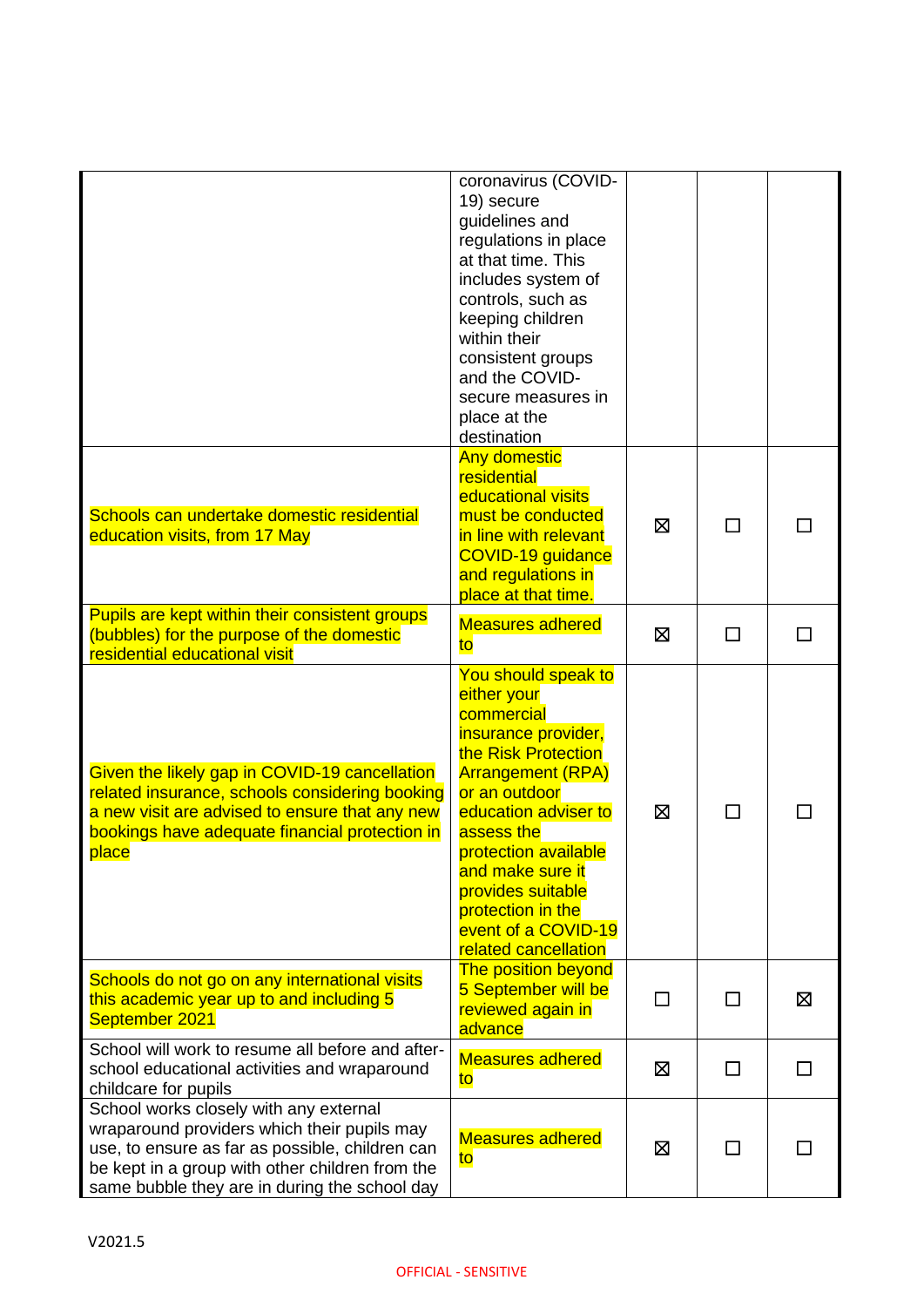| From 17 May, where wraparound and other<br>extra-curricular activities for children are taking<br>place indoors, they will be able to take place in<br>groups of any number                                                                                                                                                                                                                                            | However, it remain<br>important to<br>continue to minimise<br>mixing between<br>children, where<br>possible. This can<br>be achieved by<br>continuing to keep<br>children in<br>consistent groups<br>every time they<br>attend the setting                                                                                                                                                                                                                                                                                | ⊠ | П |  |
|------------------------------------------------------------------------------------------------------------------------------------------------------------------------------------------------------------------------------------------------------------------------------------------------------------------------------------------------------------------------------------------------------------------------|---------------------------------------------------------------------------------------------------------------------------------------------------------------------------------------------------------------------------------------------------------------------------------------------------------------------------------------------------------------------------------------------------------------------------------------------------------------------------------------------------------------------------|---|---|--|
| Smaller groups should be considered when it is<br>not possible to keep children in consistent<br>groups every time they attend the setting                                                                                                                                                                                                                                                                             | One bubble                                                                                                                                                                                                                                                                                                                                                                                                                                                                                                                | ⊠ | П |  |
| When considering appropriate group sizes<br>important factors such as the recommended<br>occupancy levels of the premises you are<br>operating from and levels of ventilation are<br>taken into account                                                                                                                                                                                                                | For example,<br>quidance for<br>providers of<br>grassroots sports<br>and sport facilities<br>recommends that<br>the maximum<br>occupancy of an<br>indoor facility should<br>be limited by<br>providing a minimum<br>of 100sqft per<br>person.<br>The guidance<br>for providers who run<br>community activities.<br>holiday clubs, after-<br>school clubs, tuition<br>and other out-of-<br>school provision for<br>children may help<br>you to plan extra-<br>curricular provision,<br>including appropriate<br>group size | 区 | П |  |
| Activities taking place outdoors can happen in<br>groups of any number                                                                                                                                                                                                                                                                                                                                                 | This is because the<br>transmission risk is<br>lower outside                                                                                                                                                                                                                                                                                                                                                                                                                                                              | ⊠ | П |  |
| Where parents are using external childcare<br>providers or out of school extra-curricular<br>activities for their children, you should also:<br>• advise them to limit their use of multiple out-<br>of-school settings providers, and to only use<br>one out-of-school setting in addition to school<br>as far as possible.<br>• encourage them to check providers have put<br>in place their own protective measures |                                                                                                                                                                                                                                                                                                                                                                                                                                                                                                                           | ⊠ |   |  |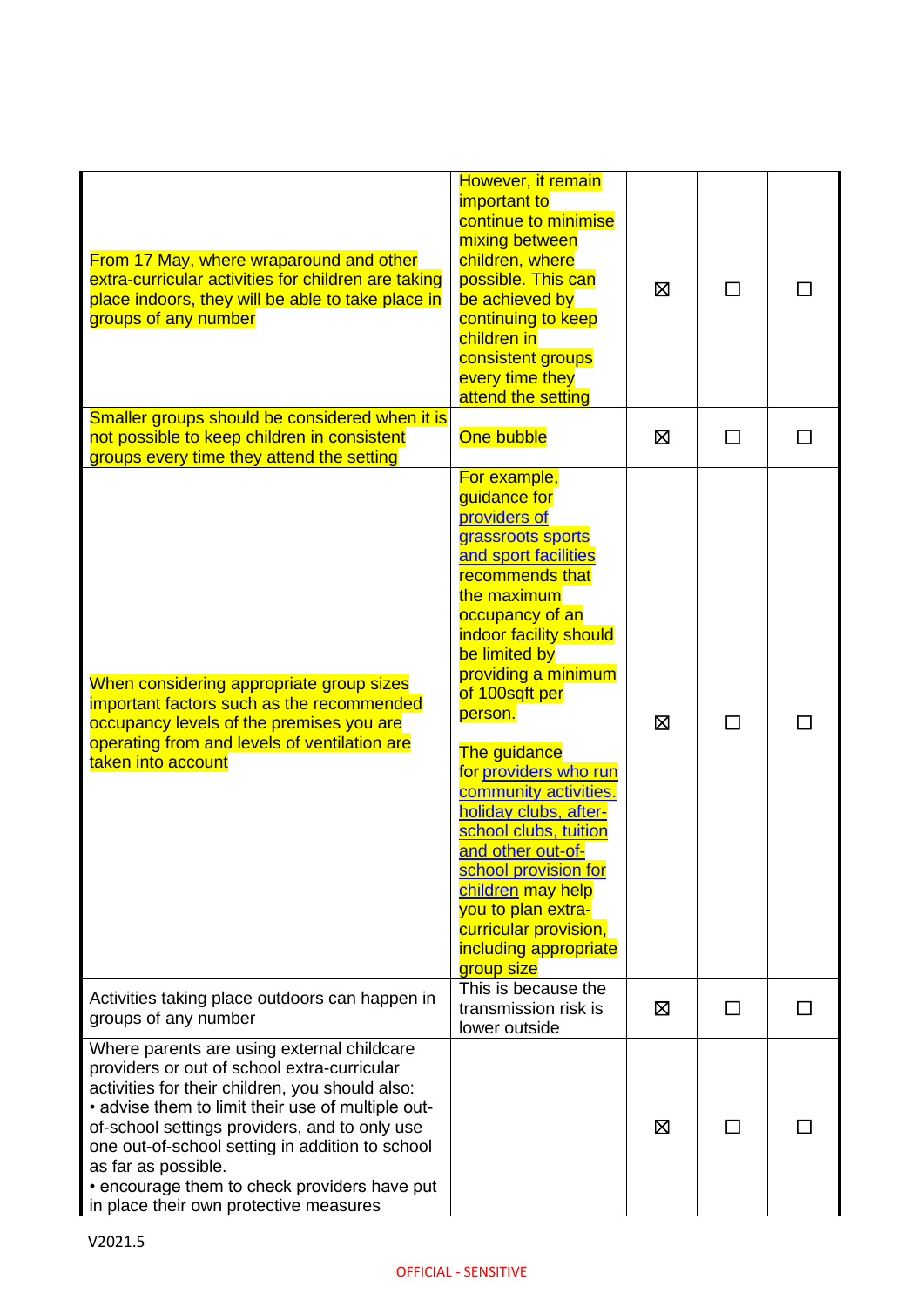| . send them the link to the guidance for parents<br>and carers                                                                                                                                                                                                                                  |                                                                                                        |   |        |              |  |
|-------------------------------------------------------------------------------------------------------------------------------------------------------------------------------------------------------------------------------------------------------------------------------------------------|--------------------------------------------------------------------------------------------------------|---|--------|--------------|--|
| If school premises are hired out for use by<br>external wraparound childcare providers, such<br>as after-school or holiday clubs, school have<br>made sure these organisations have:<br>• considered the relevant government guidance<br>for their sector<br>• put in place protective measures |                                                                                                        | П | П      | ⊠            |  |
| Social Distancing Measures Not Followed During Travel to and from School                                                                                                                                                                                                                        |                                                                                                        |   |        |              |  |
| Parents and pupils are encouraged to walk or<br>cycle to their education setting where possible                                                                                                                                                                                                 |                                                                                                        | ⊠ | $\Box$ | $\Box$       |  |
| Schools, parents and pupils following the<br>government guidance on how to travel safely,<br>when planning their travel on public transport                                                                                                                                                     | <b>Safer travel</b><br>quidance for<br>passengers                                                      | 区 | ΙI     |              |  |
| <b>Inadequate Cleaning/Sanitising</b>                                                                                                                                                                                                                                                           |                                                                                                        |   |        |              |  |
| A cleaning schedule that ensures cleaning is<br>generally enhanced and includes more<br>frequent cleaning of rooms / shared areas that<br>are used by different groups is in place                                                                                                              | Daily sheet                                                                                            | 区 |        |              |  |
| Frequently touched surfaces, such as toys,<br>books, desks, chairs, doors, sinks, toilets, light<br>switches, bannisters etc. are cleaned more<br>often than normal                                                                                                                             | Regularly during day                                                                                   | ⊠ | П      | $\mathbf{I}$ |  |
| Electronic entry systems and keypads are<br>regularly sanitised particularly first thing in the<br>morning and where possible after each use                                                                                                                                                    | Regularly during day                                                                                   | ⊠ |        |              |  |
| Bins for tissues and other rubbish are emptied<br>throughout the day                                                                                                                                                                                                                            | Regularly during day                                                                                   | ⊠ | $\Box$ | $\Box$       |  |
| Stocks of cleaning chemicals, liquid soap,<br>paper towels, tissues, toilet roll, bin bags etc.<br>regularly checked and additional supplies<br>requested as necessary                                                                                                                          | Regularly during day                                                                                   | 区 | П      |              |  |
| Consideration given to how play equipment is<br>used ensuring it is appropriately cleaned<br>between groups of children using it                                                                                                                                                                | Regularly during day                                                                                   | ⊠ | $\Box$ | $\mathsf{L}$ |  |
| Outdoor playground equipment should be<br>more frequently cleaned                                                                                                                                                                                                                               | This would also<br>apply to resources<br>used inside and<br>outside by<br>wraparound care<br>providers | ⊠ |        |              |  |
| <b>Shared Resources</b>                                                                                                                                                                                                                                                                         |                                                                                                        |   |        |              |  |
| For individual and very frequently used<br>equipment, such as pencils and pens, it is                                                                                                                                                                                                           |                                                                                                        | 区 | $\Box$ |              |  |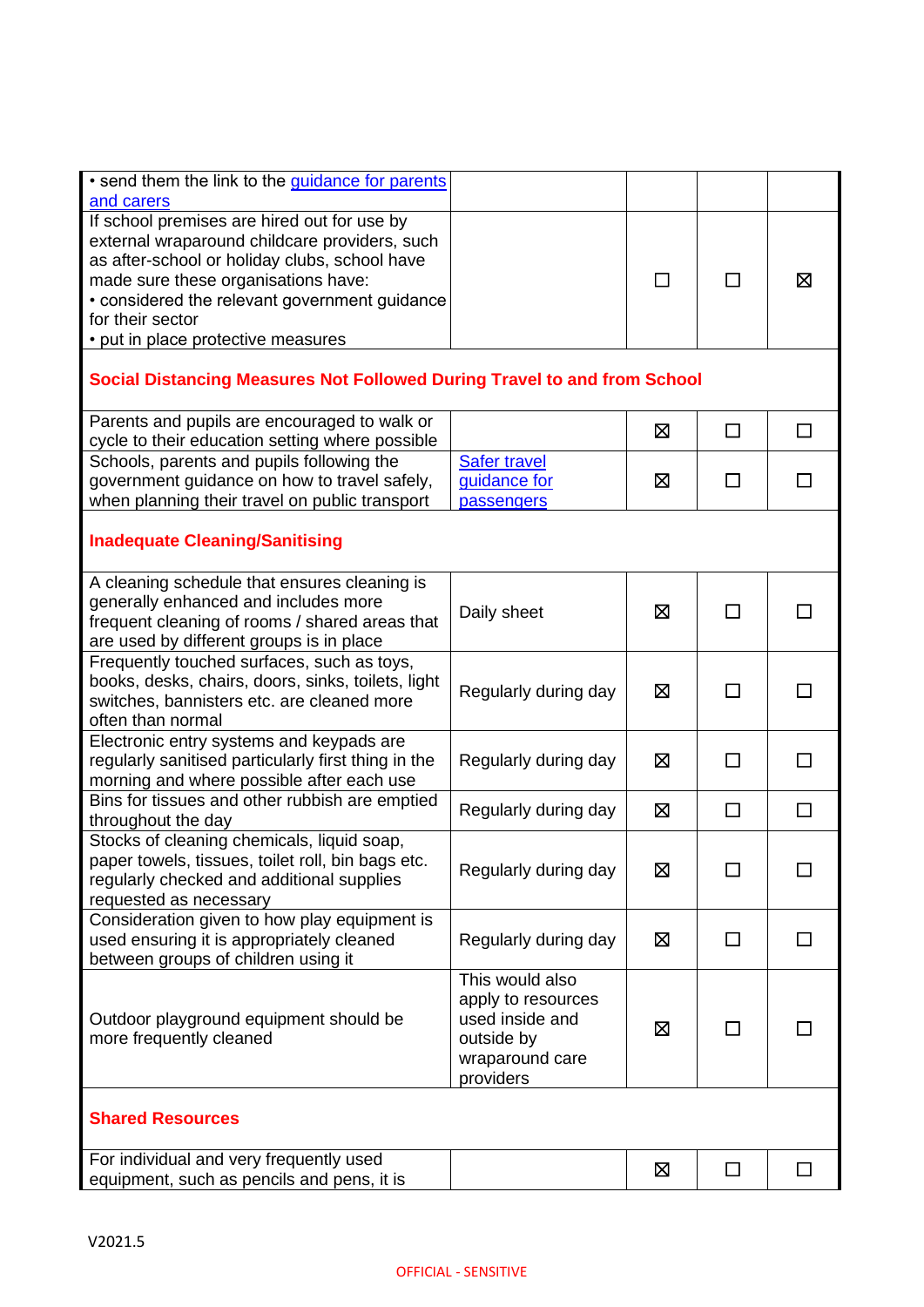| recommended that staff and pupils have their<br>own items that are not shared                                                                                                                                                                                                                                                                                                                    |                                                                                                                                                    |   |              |   |  |
|--------------------------------------------------------------------------------------------------------------------------------------------------------------------------------------------------------------------------------------------------------------------------------------------------------------------------------------------------------------------------------------------------|----------------------------------------------------------------------------------------------------------------------------------------------------|---|--------------|---|--|
| Classroom based resources, such as books<br>and games, can be used and shared within<br>the bubble; these are cleaned regularly, along<br>with all frequently touched surfaces                                                                                                                                                                                                                   | Regularly during day                                                                                                                               | ⊠ | П            |   |  |
| Resources that are shared between classes or<br>bubbles, such as sports, art and science<br>equipment should be cleaned frequently and<br>meticulously and always between bubbles, or<br>rotated to allow them to be left unused and out<br>of reach for a period of 48 hours (72 hours for<br>plastics) between use by different bubbles                                                        | Regularly during day                                                                                                                               | ⊠ | ΙI           |   |  |
| Pupils should limit the amount of equipment<br>they bring into school each day, including<br>essentials such as lunch boxes, hats, coats,<br>books, stationery, bags and mobile phones<br>(depending on school policy)                                                                                                                                                                           |                                                                                                                                                    | ⊠ |              |   |  |
| The ability to clean equipment used in the<br>delivery of therapies, for example,<br>physiotherapy equipment or sensory<br>equipment has been assessed and where<br>cleaning or disinfecting is not possible or<br>practical, resources will be either:<br>• restricted to one user<br>• left unused for a period of 48 hours (72 hours<br>for plastics) between use by different<br>individuals | Determine whether<br>this equipment can<br>withstand cleaning<br>and disinfecting<br>between each use<br>before it is put back<br>into general use | П | П            | 区 |  |
| Pupils and teachers can take books and other<br>shared resources home, although<br>unnecessary sharing should be avoided,<br>especially where this does not contribute to<br>pupil education and development. Rules on<br>hand cleaning, cleaning of the resources and<br>rotation apply to these resources                                                                                      | It is very difficult to<br>adequately clean<br>exercise books so<br>the school may need<br>to isolate the books<br>for 48 hours before<br>marking  | ⊠ | □            |   |  |
| Devices/laptops/tablets etc. that are brought<br>from home to school and back again are<br>cleaned at the start and end of the day                                                                                                                                                                                                                                                               | Regularly during day                                                                                                                               | ⊠ | $\mathsf{L}$ |   |  |
| <b>Spread of Coronavirus to Staff, Pupils and Families, Visitors and Contractors</b>                                                                                                                                                                                                                                                                                                             |                                                                                                                                                    |   |              |   |  |
| Contact with individuals who are required to<br>self-isolate is minimised by ensuring they do<br>not attend the school                                                                                                                                                                                                                                                                           | Info sent home                                                                                                                                     | ⊠ | $\Box$       |   |  |

| Info sent home | ⊠ |  |
|----------------|---|--|
|                |   |  |
| Info sent home | ⊠ |  |
|                |   |  |
| Info sent home | ⊠ |  |
|                |   |  |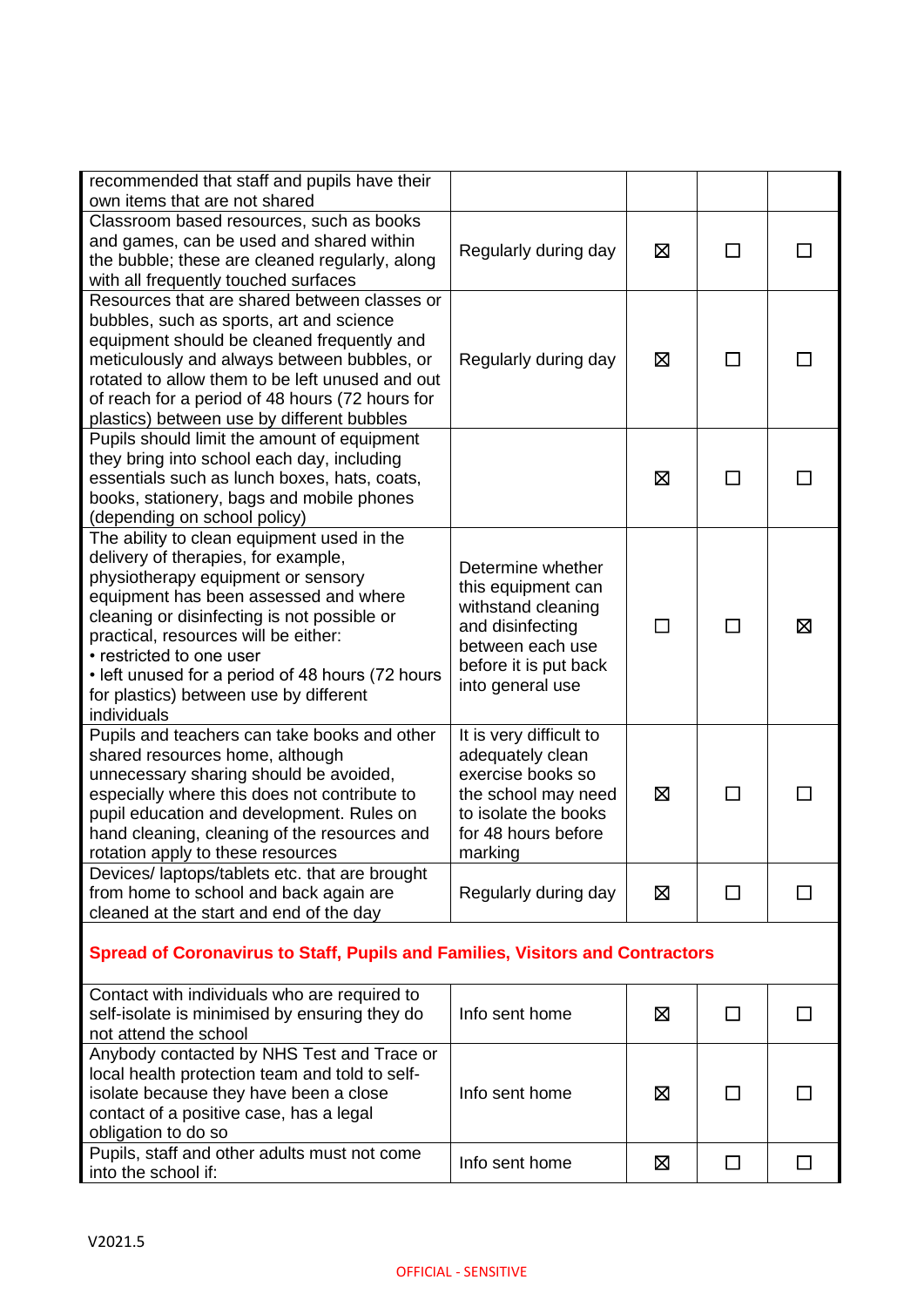| they have one or more coronavirus<br>$\bullet$<br>(COVID-19) symptoms<br>a member of their household (including<br>someone in their support<br>bubble or childcare bubble if they have<br>one) has coronavirus (COVID-19)<br>symptoms<br>they are legally required to quarantine,<br>having recently visited countries outside<br>the Common Travel Area<br>they have had a positive test<br>have been in close contact with<br>someone who tests positive for<br>coronavirus (COVID-19)               |                                                                                                                                                                                                                                                                             |                |              |   |
|--------------------------------------------------------------------------------------------------------------------------------------------------------------------------------------------------------------------------------------------------------------------------------------------------------------------------------------------------------------------------------------------------------------------------------------------------------------------------------------------------------|-----------------------------------------------------------------------------------------------------------------------------------------------------------------------------------------------------------------------------------------------------------------------------|----------------|--------------|---|
| School makes everyone onsite or visiting<br>aware that they must immediately cease to<br>attend and not attend for at least 10 days from<br>the day after:<br>the start of their symptoms<br>the test date if they did not have any<br>symptoms but have had a<br>positive LFD or PCR test (if an LFD test<br>is taken first, and a PCR test is then<br>taken within 2 days of the positive<br>lateral flow test, and is negative, it<br>overrides the LFD test and the pupil<br>can return to school) | Info sent home                                                                                                                                                                                                                                                              | ⊠              | $\mathsf{L}$ |   |
| The pupil or staff member who tested positive<br>for coronavirus (COVID-19) can return to their<br>normal routine and stop self-isolating after they<br>have finished their isolation period and their<br>symptoms have gone or if they continue to<br>have only a residual cough or anosmia                                                                                                                                                                                                           | This is because a<br>cough or anosmia<br>can last for several<br>weeks once the<br>infection has gone. If<br>they still have a high<br>temperature after 10<br>days or are<br>otherwise unwell,<br>you should advise<br>them to stay at<br>home and seek<br>medical advice. | ⊠              |              |   |
| The school recognises that if they have two or<br>more confirmed cases within 14 days, or an<br>overall rise in sickness absence where<br>coronavirus (COVID-19) is suspected, they<br>may have an outbreak and will call the<br>dedicated advice service who will escalate the<br>issue to your local health protection team<br>where necessary and advise if any additional<br>action is required                                                                                                    | You can reach them<br>by calling the DfE<br>Helpline on 0800<br>046 8687 and<br>selecting option 1 for<br>advice on the action<br>to take in response<br>to a positive case                                                                                                 | ⊠              | П            |   |
| Where a pupil routinely attends more than one<br>setting on a part time basis, for example<br>because they are dual registered at a<br>mainstream school and a special setting, the                                                                                                                                                                                                                                                                                                                    | While some<br>adjustment to<br>arrangements may<br>be required, pupils in                                                                                                                                                                                                   | $\blacksquare$ | П            | ⊠ |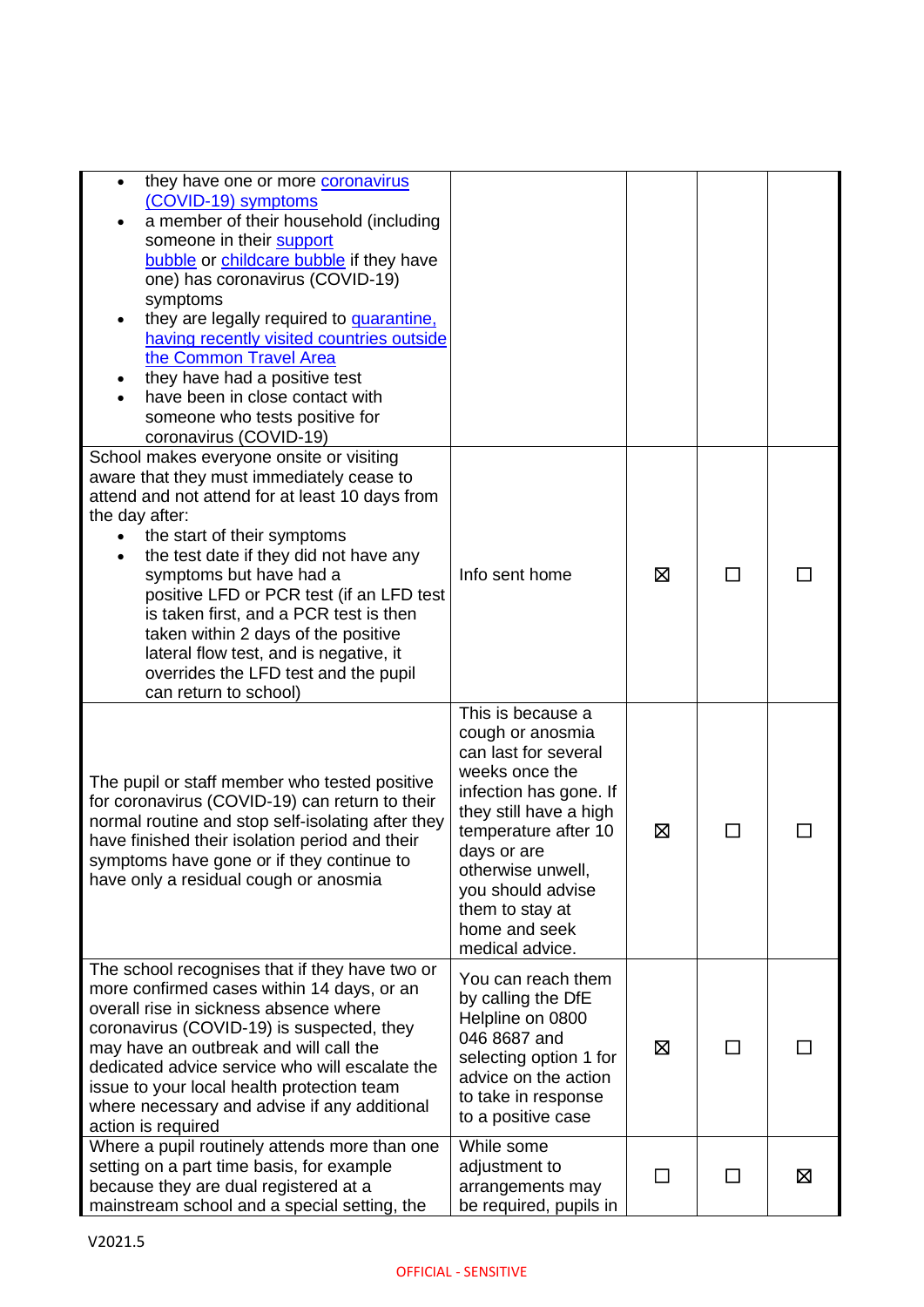| settings should work through the system of<br>controls collaboratively, enabling them to<br>address any risks identified and allowing them<br>to jointly deliver a broad and balanced<br>curriculum for the pupil. Pupils should be able<br>to continue attending both settings.                                                                                                                                                                                                            | this situation should<br>not be isolated as a<br>solution to the risk of<br>greater contact<br>except when<br>required by specific<br>public health advice                                                                                                                                          |         |   |
|---------------------------------------------------------------------------------------------------------------------------------------------------------------------------------------------------------------------------------------------------------------------------------------------------------------------------------------------------------------------------------------------------------------------------------------------------------------------------------------------|-----------------------------------------------------------------------------------------------------------------------------------------------------------------------------------------------------------------------------------------------------------------------------------------------------|---------|---|
| Where individuals are self-isolating and are<br>within the definition of vulnerable, school has<br>put systems in place to keep in contact with<br>them, offer pastoral support, and check they<br>are able to access education support                                                                                                                                                                                                                                                     |                                                                                                                                                                                                                                                                                                     | ⊠       |   |
| Where schools and colleges are carrying out<br>their own testing regime, they make it clear to<br>staff and pupils that a negative test result does<br>not remove the risk of transmission                                                                                                                                                                                                                                                                                                  | In some cases,<br>someone who has<br>tested negative may<br>still have the<br>undetected disease<br>and be infectious. It<br>is therefore essential<br>that everyone<br>continues to follow<br>good hygiene and<br>observe social<br>distancing measures<br>whether or not they<br>have been tested | ⊠       |   |
| All CEV pupils should attend their school<br>unless they are one of the very small number<br>of pupils under paediatric or other specialist<br>care and have been advised by their GP or<br>clinician not to attend                                                                                                                                                                                                                                                                         |                                                                                                                                                                                                                                                                                                     |         | ⊠ |
| CEV individuals are no longer advised to shield<br>but must continue to follow the rules in place<br>for everyone under the current national<br>restrictions                                                                                                                                                                                                                                                                                                                                |                                                                                                                                                                                                                                                                                                     |         | ⊠ |
| Staff with specific health conditions who fall<br>within the CEV category and have been<br>shielding, are advised to stay at home as<br>much as possible.<br>If working from home is not possible, they may<br>be asked to return to work. Consideration<br>should first be given to roles in school where it<br>is possible to maintain social distancing.<br>Returning is subject to an individual risk<br>assessment and being able to maintain social<br>distancing as much as possible | Individual risk<br>assessments are<br>needed and<br>guidance must be<br>sought                                                                                                                                                                                                                      | $\perp$ | ⊠ |
| Those living with someone who is CEV can<br>still attend work where home-working is not<br>possible and should ensure they maintain<br>good prevention practice in the workplace and<br>home settings                                                                                                                                                                                                                                                                                       |                                                                                                                                                                                                                                                                                                     |         | ⊠ |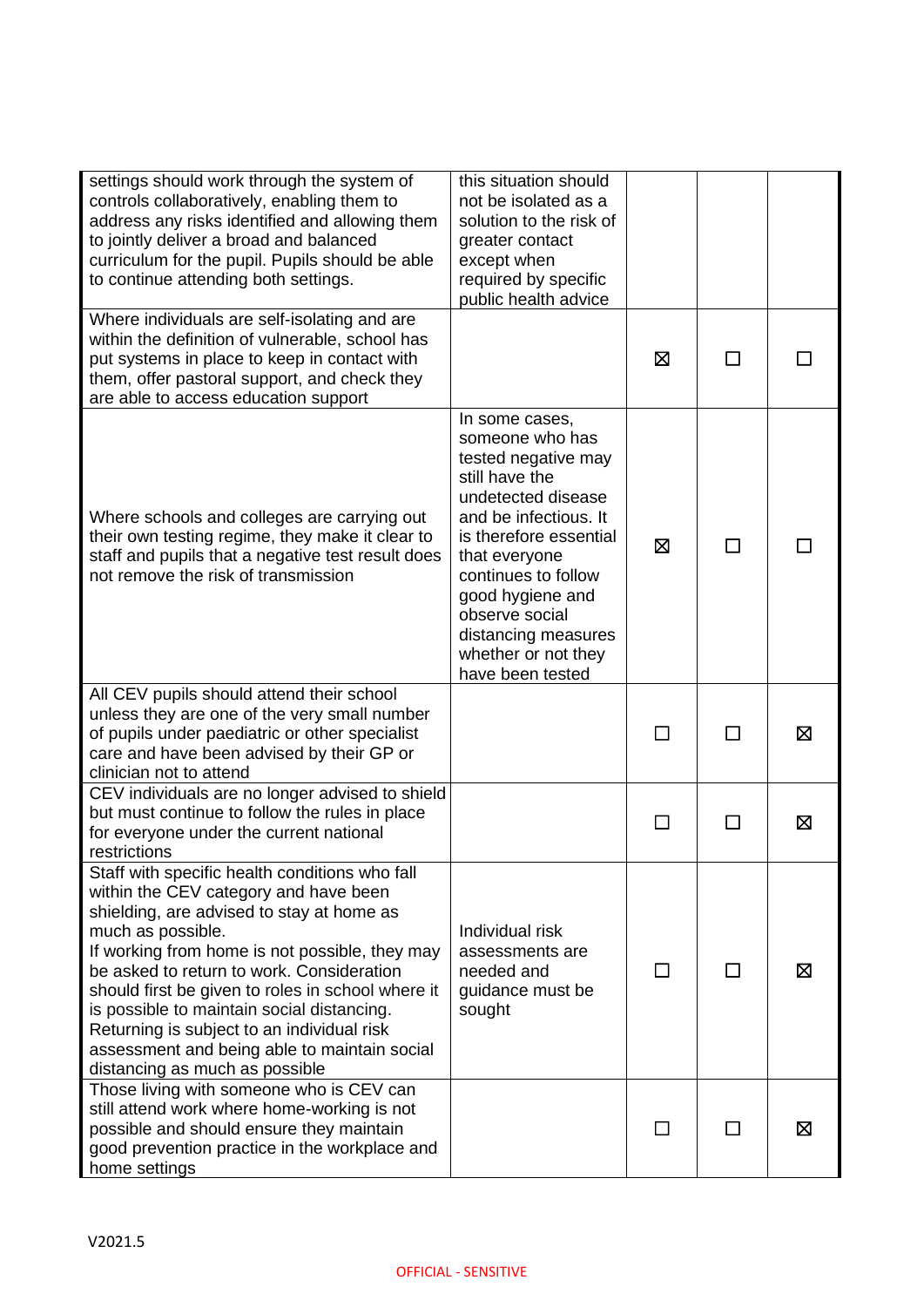| CV staff can continue to attend school. While<br>in school they must follow the system of<br>controls to minimise the risks of transmission                                                                                                                                                                                                                                                                                                                                                                                                                                                                 | <b>RA</b> completed                                                                                                                                                                                                                                                                                                                                                                                                                                                  | ⊠      | □  | $\perp$ |
|-------------------------------------------------------------------------------------------------------------------------------------------------------------------------------------------------------------------------------------------------------------------------------------------------------------------------------------------------------------------------------------------------------------------------------------------------------------------------------------------------------------------------------------------------------------------------------------------------------------|----------------------------------------------------------------------------------------------------------------------------------------------------------------------------------------------------------------------------------------------------------------------------------------------------------------------------------------------------------------------------------------------------------------------------------------------------------------------|--------|----|---------|
| Staff who live with those who are CV can<br>attend the workplace but should ensure they<br>maintain good prevention practice in the<br>workplace and at home                                                                                                                                                                                                                                                                                                                                                                                                                                                |                                                                                                                                                                                                                                                                                                                                                                                                                                                                      | П      | ΙI | ⊠       |
| Current evidence shows that a range of<br>factors mean that some people may be at<br>comparatively increased risk from coronavirus<br>(COVID-19) where it is not possible to work<br>from home, these staff can attend school as<br>long as the system of controls are followed                                                                                                                                                                                                                                                                                                                             | information available<br>on who is at higher<br>risk from coronavirus                                                                                                                                                                                                                                                                                                                                                                                                | $\Box$ | П  | ⊠       |
| Pregnant women are in the 'clinically<br>vulnerable' category                                                                                                                                                                                                                                                                                                                                                                                                                                                                                                                                               | School must<br>complete the New<br>and Expectant<br>Mothers risk<br>assessment as well<br>as the Covid<br>Individual risk<br>assessment.<br>Both the New and<br><b>Expectant Mothers</b><br>and the Individual<br><b>Risk Assessment</b><br>must be reviewed<br>prior to 28 weeks<br>when risk factors<br>increase.<br><b>Individual Risk</b><br>Assessments will<br>need to be subject to<br>regular review<br>RCOG Q&A covid19<br>virus infection and<br>pregnancy | ⊠      | П  |         |
| We currently advise, due to the increased risk<br>of serious illness and premature birth after 28<br>weeks gestation arising from Covid, that<br>pregnant colleagues in their 3 <sup>rd</sup> trimester do<br>not attend a physical workplace. Therefore,<br>from now on pregnant employees in their $3rd$<br>trimester should be directed to work from<br>home if they are currently attending a<br>workplace. This should happen as soon as<br>possible, and so managers are required to<br>send home any pregnant employees who<br>have reached the start of their 28 <sup>th</sup> week of<br>pregnancy | As pregnant women<br>are currently advised<br>not to be vaccinated<br>and there continues<br>to be moderate<br>levels of coronavirus<br>transmission within<br>the community, we<br>have decided to<br>continue to advise<br>those in the 3 <sup>rd</sup><br>trimester of<br>pregnancy to<br>continue to remain<br>away from<br>workplaces                                                                                                                           | ⊠      | ΙI |         |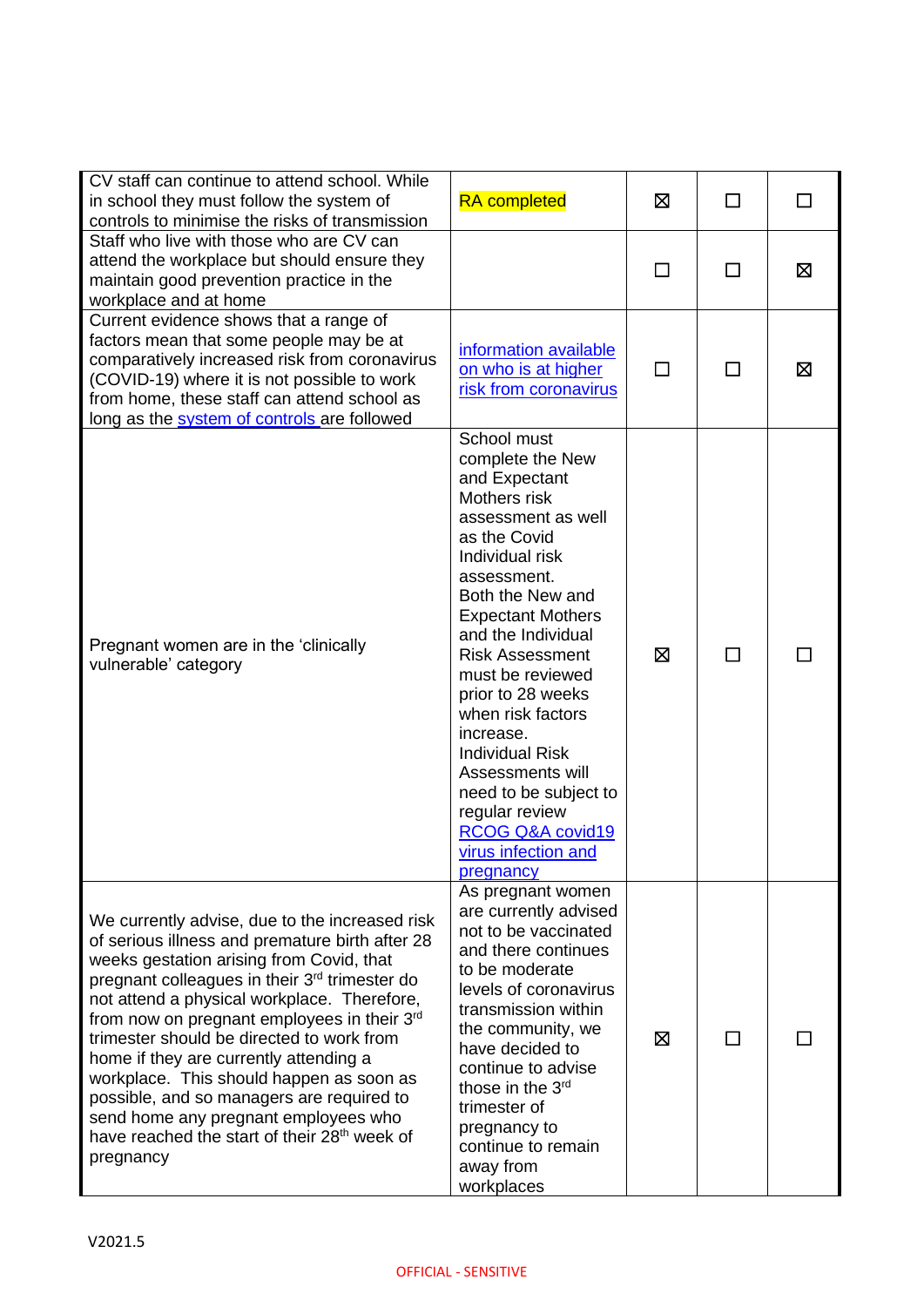|                                                                                                                                                                                                                                                                                                                                                                                                                  | As per NYCC and<br><b>CYC</b><br>recommendation                                                                                                                                                                                                                                            |   |        |  |
|------------------------------------------------------------------------------------------------------------------------------------------------------------------------------------------------------------------------------------------------------------------------------------------------------------------------------------------------------------------------------------------------------------------|--------------------------------------------------------------------------------------------------------------------------------------------------------------------------------------------------------------------------------------------------------------------------------------------|---|--------|--|
| All employers have a duty of care to their<br>employees, and this extends to their mental<br>health.<br>Make sure you have explained to all staff the<br>measures you are putting in place. Discuss<br>with all staff any changes in place as part of<br>these measures.<br>Because some staff may be particularly<br>anxious about returning, you may need extra<br>systems in place to support staff wellbeing | Read about the:<br>extra mental health<br>support for pupils<br>and teachers,<br><b>Wellbeing for</b><br><b>Education return</b><br>programme<br><b>Education</b><br>Support provides a<br>free helpline for<br>school staff and<br>targeted support for<br>mental health and<br>wellbeing | 区 | П      |  |
| Volunteers may be used to support the work<br>of the school, as would usually be the case                                                                                                                                                                                                                                                                                                                        | Mixing of volunteers<br>across groups<br>should be kept to a<br>minimum, and they<br>should remain 2<br>metres from pupils<br>and staff where<br>possible                                                                                                                                  | ⊠ |        |  |
| Specialists, therapists, clinicians and other<br>support staff for pupils with SEND provide<br>interventions as usual                                                                                                                                                                                                                                                                                            |                                                                                                                                                                                                                                                                                            | ⊠ | $\Box$ |  |
| Where it is necessary to use supply staff and<br>peripatetic teachers, those individuals will be<br>expected to comply with the school's<br>arrangements for managing and minimising<br>risk, including taking particular care to<br>minimise contact and maintain as much<br>distance as possible from other staff                                                                                              | To minimise the<br>numbers of<br>temporary staff<br>entering the school<br>premises, and<br>secure best value,<br>schools may wish to<br>use longer<br>assignments with<br>supply teachers and<br>agree a minimum<br>number of hours<br>across the academic<br>year                        | 区 |        |  |
| Supply staff, volunteers and other temporary<br>or peripatetic staff can move between schools.                                                                                                                                                                                                                                                                                                                   | They should ensure<br>they minimise<br>contact and maintain<br>as much distance as<br>possible from other<br>staff.<br>Such staff and<br>visitors must follow<br>your school's<br>arrangements for                                                                                         | ⊠ | ΙI     |  |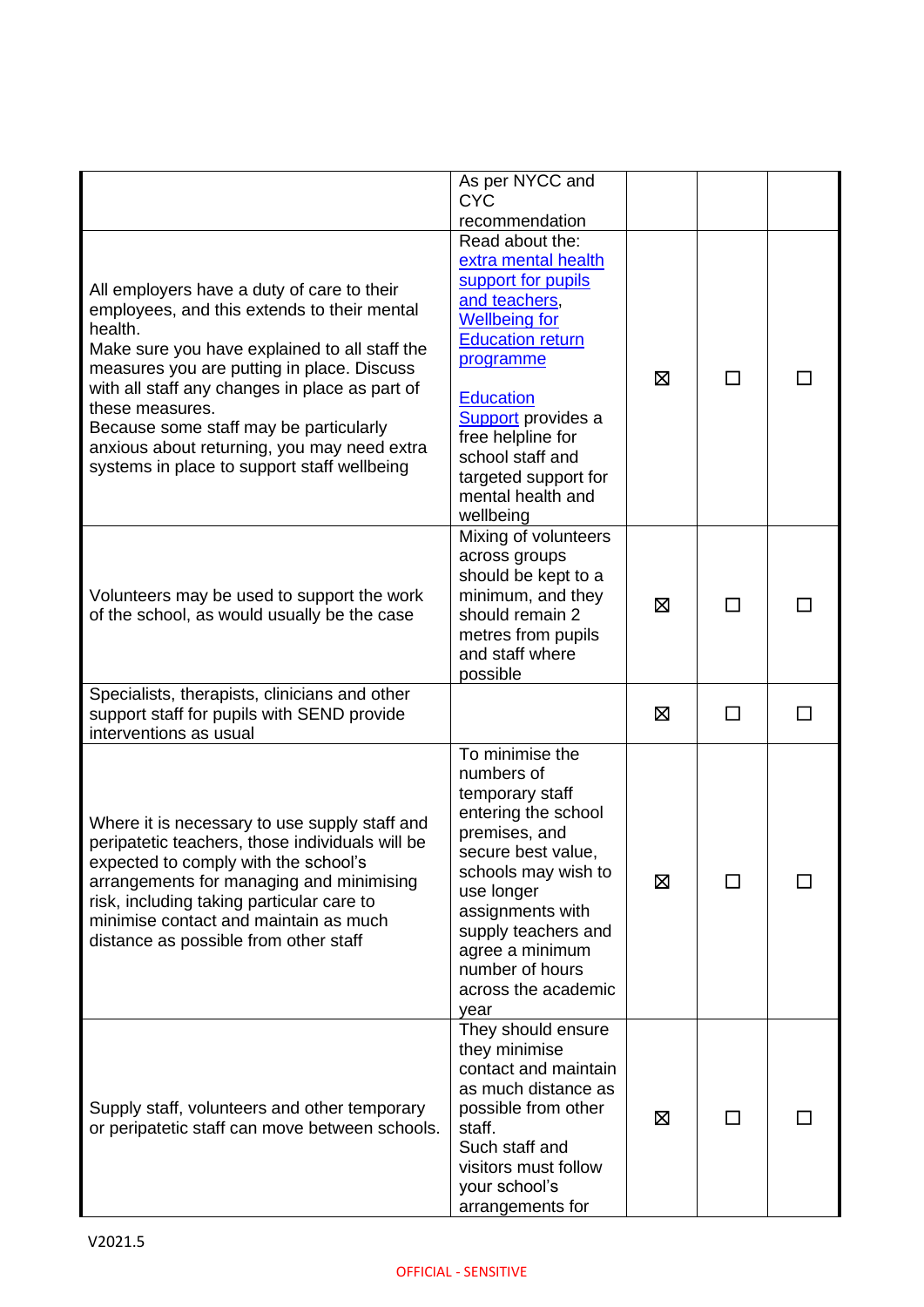|                                                                                                                                                                                                                                                                                                                                                                                                                                                                                                                                                                                                                                                                           | managing and<br>minimising risk<br>based on the system<br>of controls They<br>should also have<br>access to<br>information on the<br>safety arrangements<br>and be provided with<br>this as soon as<br>possible after the<br>booking.<br>This also applies to<br>other temporary staff<br>and volunteers<br>working in schools<br>such as:<br>support staff<br>$\bullet$<br>working on a<br>supply basis<br>peripatetic<br>staff such as<br>music tutors<br>and sports<br>coaches<br>those<br>working in<br>before and<br>after school<br>clubs |   |   |  |
|---------------------------------------------------------------------------------------------------------------------------------------------------------------------------------------------------------------------------------------------------------------------------------------------------------------------------------------------------------------------------------------------------------------------------------------------------------------------------------------------------------------------------------------------------------------------------------------------------------------------------------------------------------------------------|-------------------------------------------------------------------------------------------------------------------------------------------------------------------------------------------------------------------------------------------------------------------------------------------------------------------------------------------------------------------------------------------------------------------------------------------------------------------------------------------------------------------------------------------------|---|---|--|
| <b>Site User Becoming Unwell</b>                                                                                                                                                                                                                                                                                                                                                                                                                                                                                                                                                                                                                                          |                                                                                                                                                                                                                                                                                                                                                                                                                                                                                                                                                 |   |   |  |
| If anyone in the school becomes unwell with a<br>new, continuous cough or a high temperature,<br>or has a loss of, or change in, their normal<br>sense of taste or smell (anosmia), they must<br>be sent home and advised to follow the<br>guidance which sets out that they must<br>be sent home to begin isolation - the<br>isolation period includes the day the<br>symptoms started and the next 10 full<br>days<br>be advised to follow the guidance for<br>households with possible or confirmed<br>coronavirus (COVID-19) infection -<br><b>GOV.UK (www.gov.uk)</b><br>be advised to arrange to have a test as<br>soon as possible to see if they have<br>COVID-19 | Other members of<br>their household<br>(including any<br>siblings) should self-<br>isolate. Their<br>isolation period<br>includes the day<br>symptoms started<br>for the first person in<br>their household, or<br>the day their test<br>was taken if they did<br>not have symptoms,<br>whether this was a<br><b>Lateral Flow Device</b><br>(LFD) or Polymerase<br><b>Chain Reaction</b><br>(PCR) test), and the<br>next 10 full days. If a<br>member of the                                                                                    | ⊠ | П |  |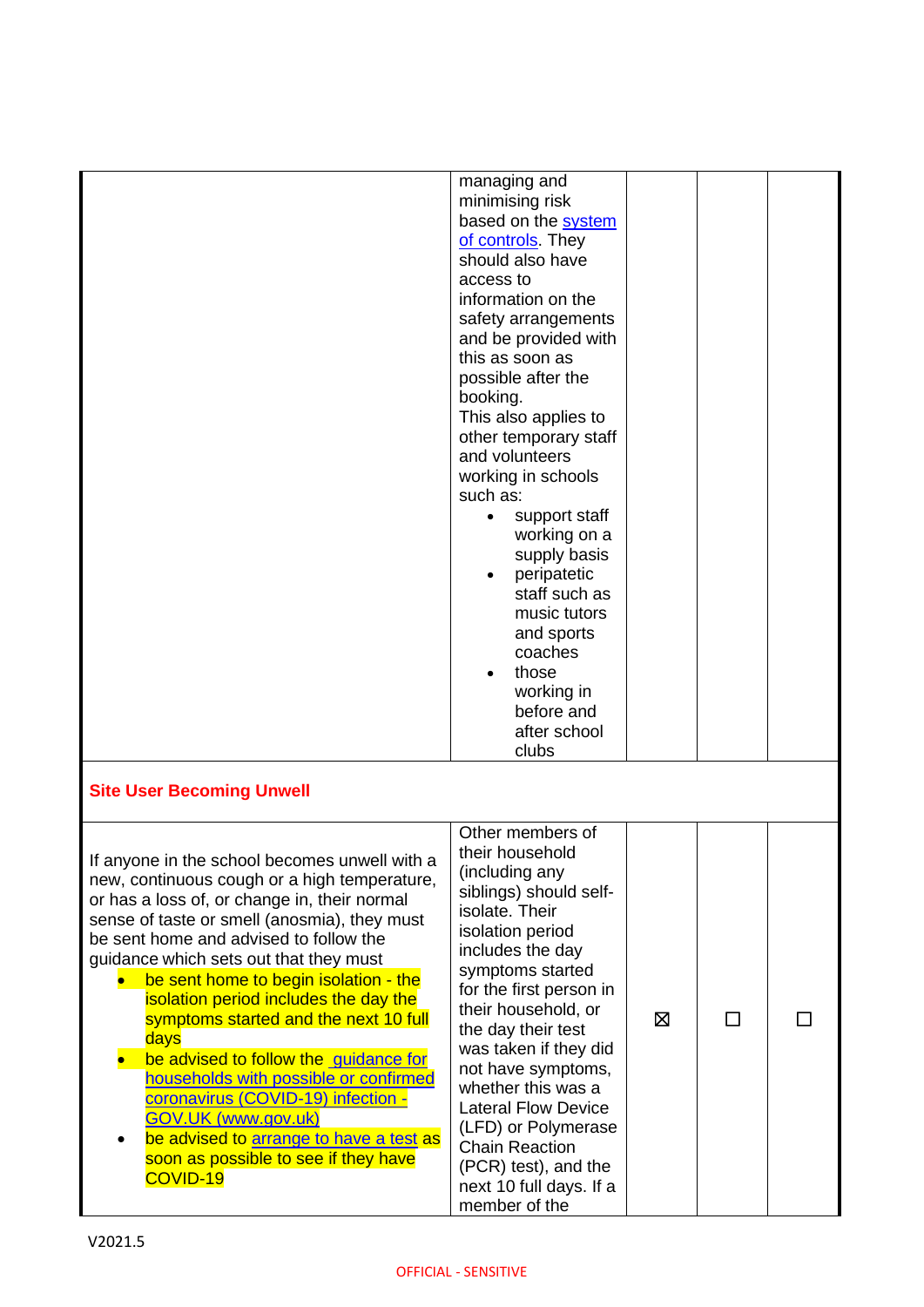|                                                                                                                                                                                                                                                                                                                      | household starts to<br>display symptoms<br>while self-isolating<br>they will need to<br>restart the 10 day<br>isolation period and<br>book a test                                                                                                                                                                                                               |   |        |    |
|----------------------------------------------------------------------------------------------------------------------------------------------------------------------------------------------------------------------------------------------------------------------------------------------------------------------|-----------------------------------------------------------------------------------------------------------------------------------------------------------------------------------------------------------------------------------------------------------------------------------------------------------------------------------------------------------------|---|--------|----|
| If a pupil is awaiting collection, they should be<br>moved, if possible, to a room where they can<br>be isolated behind a closed door, depending<br>on the age of the Pupils and with appropriate<br>adult supervision if required. A window should<br>be opened for fresh air ventilation if it is safe<br>to do so | If it is not possible to<br>isolate them, move<br>them to an area<br>which is at least 2<br>metres away from<br>other people                                                                                                                                                                                                                                    | ⊠ | ΙI     |    |
| If the pupil needs to go to the toilet while<br>waiting to be collected, they should use a<br>separate toilet if possible. The toilet should be<br>cleaned and disinfected using standard<br>cleaning products before being used by<br>anyone else                                                                   |                                                                                                                                                                                                                                                                                                                                                                 | ⊠ | ΙI     |    |
| PPE should be worn by staff caring for the<br>pupil while they await collection if a distance of<br>2 metres cannot be maintained (such as for a<br>very young pupil or a pupil with complex<br>needs)                                                                                                               | See Inadequate<br><b>Personal Protection</b><br>& PPE section of<br>this risk assessment                                                                                                                                                                                                                                                                        | ⊠ |        |    |
| In non-residential schools, if a pupil displays<br>coronavirus (COVID-19) symptoms, or has a<br>positive test, while at their school they should<br>avoid using public transport and, wherever<br>possible, be collected by a member of their<br>family or household                                                 | If someone who<br>uses dedicated<br>transport tests<br>positive, local<br>authorities should<br>work with schools<br>and colleges to<br>identify close<br>contacts                                                                                                                                                                                              | П | $\Box$ | ⊠  |
| In exceptional circumstances, if parents or<br>carers cannot arrange to have their child<br>collected, if age-appropriate and safe to do so<br>the child should walk, cycle or scoot home<br>following a positive test result                                                                                        | If this is not possible,<br>alternative<br>arrangements may<br>need to be<br>organised by the<br>school. The local<br>authority may be<br>able to help source a<br>suitable vehicle<br>which would provide<br>appropriate<br>protection for the<br>driver, who must be<br>made aware that the<br>individual has tested<br>positive or is<br>displaying symptoms | П | П      | ⊠  |
| In an emergency, call 999 if the pupil is<br>seriously ill or injured or their life is at risk.                                                                                                                                                                                                                      | Anyone with<br>coronavirus (COVID-                                                                                                                                                                                                                                                                                                                              | ⊠ | $\Box$ | ΙI |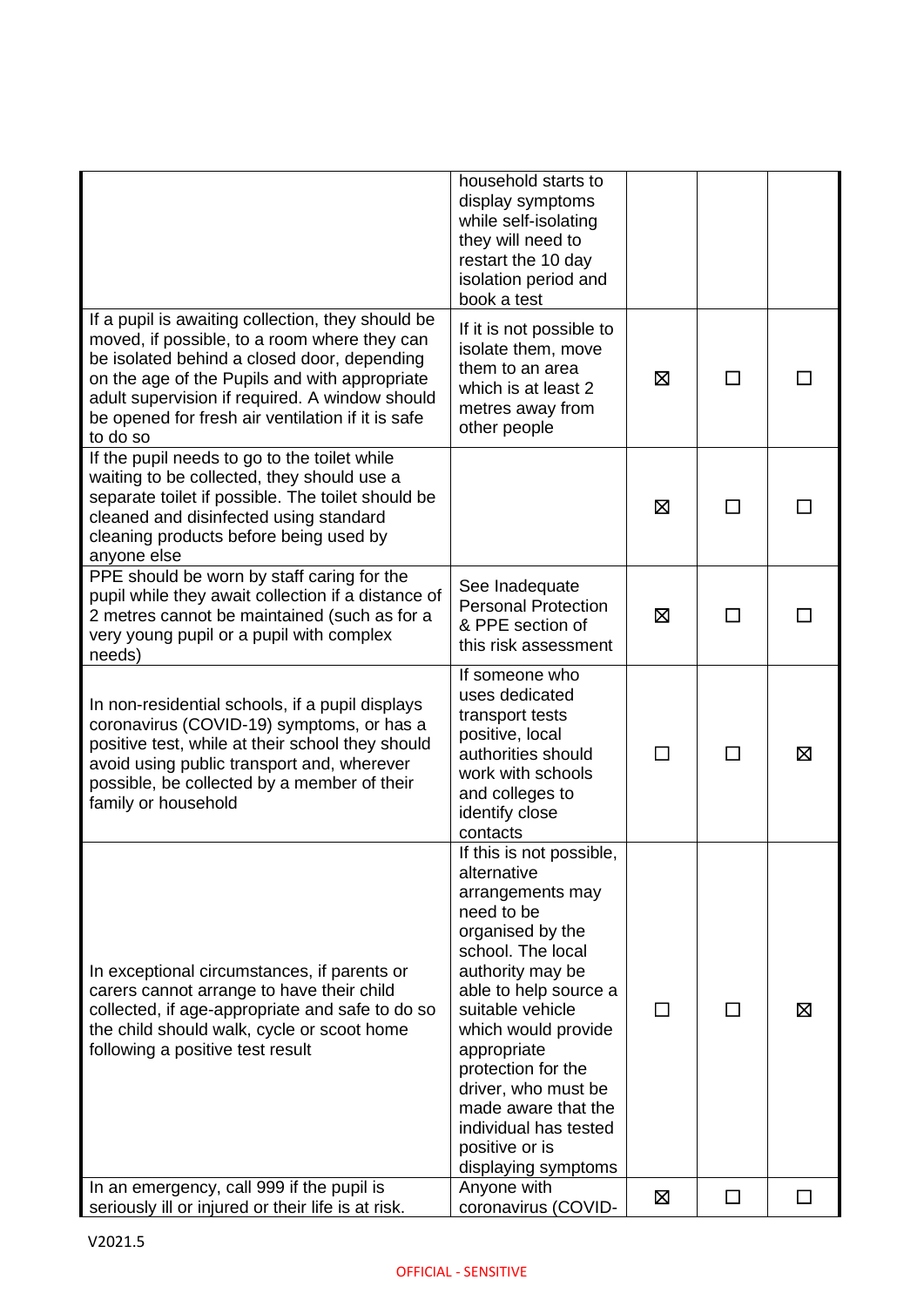|                                                                                                                                                                                                                                                                                                                                                                                                                                                                                                                                                                                                                                                                                                                                                                                                                                                                                                                                                                                                                             | 19) symptoms<br>should not visit the<br>GP, pharmacy,<br>urgent care centre or<br>a hospital              |   |              |  |
|-----------------------------------------------------------------------------------------------------------------------------------------------------------------------------------------------------------------------------------------------------------------------------------------------------------------------------------------------------------------------------------------------------------------------------------------------------------------------------------------------------------------------------------------------------------------------------------------------------------------------------------------------------------------------------------------------------------------------------------------------------------------------------------------------------------------------------------------------------------------------------------------------------------------------------------------------------------------------------------------------------------------------------|-----------------------------------------------------------------------------------------------------------|---|--------------|--|
| Any member of staff who has provided close<br>contact care to someone with symptoms,<br>regardless of whether they are wearing PPE,<br>and all other members of staff or pupils who<br>have been in close contact with that person,<br>do not need to go home to self-isolate unless:<br>the symptomatic person subsequently<br>tests positive<br>they develop symptoms themselves (in<br>which case, they should self-isolate<br>immediately and <b>arrange to have a</b><br>test)<br>they are requested to do so by NHS<br>Test and Trace or the Public Health<br>England (PHE) advice service<br>(or PHE local health protection team if<br>escalated) which is a legal obligation<br>they have tested positive from<br>an LFD or PCR test as part of a<br>community or worker programme. If<br>an LFD test is taken first, and a<br>confirmatory PCR test is then taken<br>within 2 days of the positive lateral flow<br>test, and is negative, it overrides<br>the LFD test and the individual can<br>return to school | Info given                                                                                                | ⊠ | П            |  |
| Everyone must wash their hands thoroughly<br>for 20 seconds with soap and running water or<br>use hand sanitiser after any contact with<br>someone who is unwell                                                                                                                                                                                                                                                                                                                                                                                                                                                                                                                                                                                                                                                                                                                                                                                                                                                            |                                                                                                           | ⊠ | П            |  |
| The area around the person with symptoms<br>must be cleaned with normal household<br>disinfectant after they have left to reduce the<br>risk of passing the infection on to other people                                                                                                                                                                                                                                                                                                                                                                                                                                                                                                                                                                                                                                                                                                                                                                                                                                    | COVID-19: cleaning<br>of non-healthcare<br>settings guidance                                              | 区 | $\mathsf{L}$ |  |
| <b>Site User Developing Symptoms</b>                                                                                                                                                                                                                                                                                                                                                                                                                                                                                                                                                                                                                                                                                                                                                                                                                                                                                                                                                                                        |                                                                                                           |   |              |  |
| Schools must ensure that staff members and<br>parents/carers understand that they will need<br>to be ready and willing to book a test if they<br>are displaying symptoms. The main symptoms<br>are a high temperature, a new continuous                                                                                                                                                                                                                                                                                                                                                                                                                                                                                                                                                                                                                                                                                                                                                                                     | The advice service<br>(or PHE local health<br>protection team if<br>escalated) will<br>provide definitive | 区 |              |  |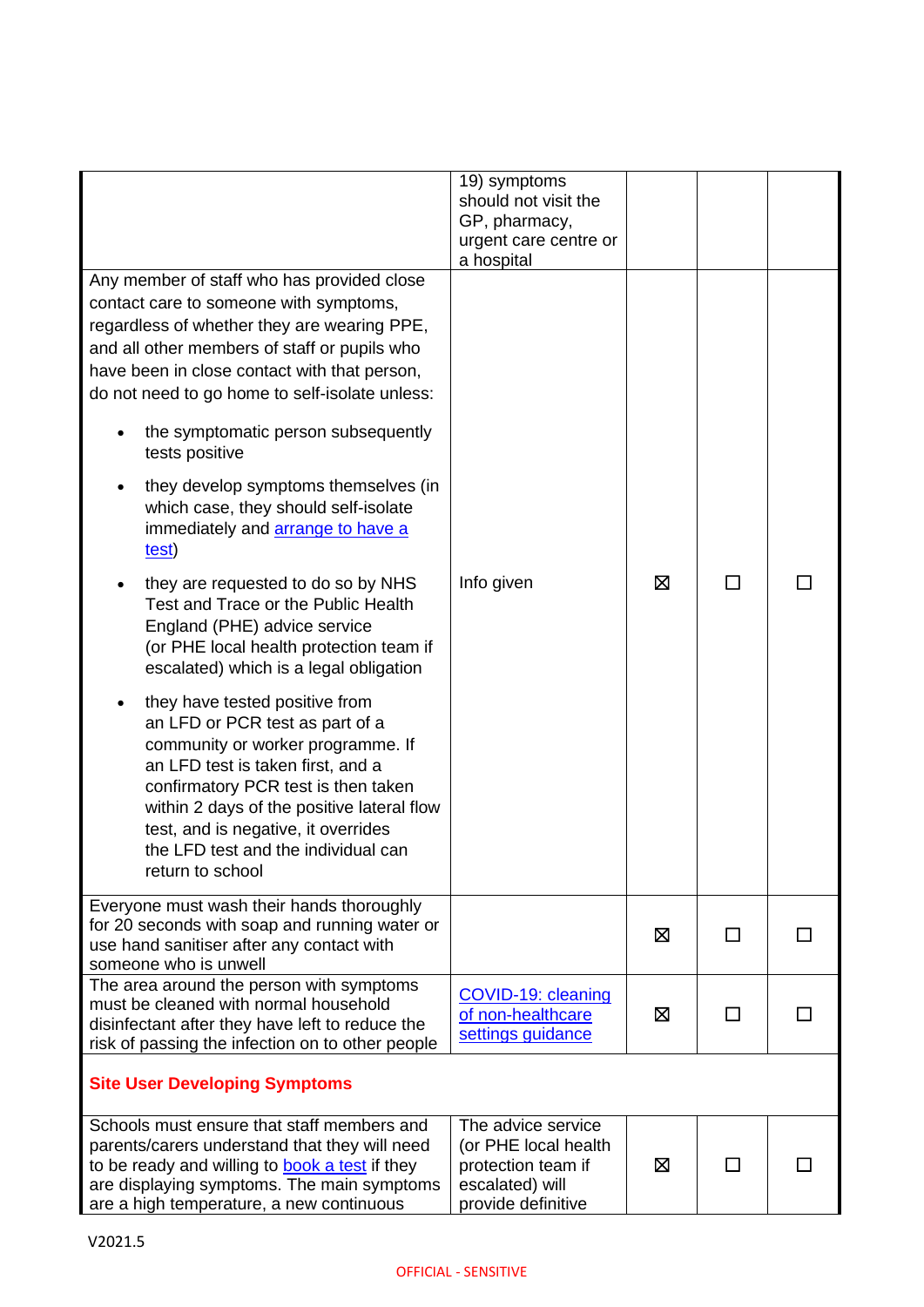| cough and/or a loss or change to your sense<br>of smell or taste. Staff and pupils must not<br>come into the school if they have symptoms,<br>and must be sent home to self-isolate if they<br>develop them in school. All children can be<br>tested if they have symptoms, including<br>children under 5, but children aged 11 and<br>under will need to be helped by their parents<br>or carers if using a home testing kit | advice on who must<br>be sent home. A<br>template letter will<br>be provided to<br>schools, on the<br>advice of the health<br>protection team, to<br>send to parents and<br>staff if needed                                                                                                                                                                                                                                                                                                                                                                                                                                                                                                                                                 |   |   |  |
|-------------------------------------------------------------------------------------------------------------------------------------------------------------------------------------------------------------------------------------------------------------------------------------------------------------------------------------------------------------------------------------------------------------------------------|---------------------------------------------------------------------------------------------------------------------------------------------------------------------------------------------------------------------------------------------------------------------------------------------------------------------------------------------------------------------------------------------------------------------------------------------------------------------------------------------------------------------------------------------------------------------------------------------------------------------------------------------------------------------------------------------------------------------------------------------|---|---|--|
| School have received an initial supply of 10<br>PCR test kits before the start of the autumn<br>term in 2020 and information about how to<br>order to replenish this supply when they are<br>running out                                                                                                                                                                                                                      | You can replenish<br>these kits when they<br>run out by making<br>an order through the<br>online portal. You<br>should call the Test<br>and Trace helpdesk<br>on 119                                                                                                                                                                                                                                                                                                                                                                                                                                                                                                                                                                        | ⊠ | П |  |
| School determines how to prioritise the<br>distribution of their test kits in order to<br>minimise the impact of the virus on the<br>education of their pupils.                                                                                                                                                                                                                                                               | The test kits sent to<br>schools are provided<br>to be used in the<br>exceptional<br>circumstance that an<br>individual becomes<br>symptomatic and<br>schools believe they<br>may have barriers to<br>accessing testing<br>elsewhere.<br>These kits can be<br>given directly to staff<br>or parents and<br>carers collecting a<br>child who has<br>developed<br>symptoms at school.<br>In particular, these<br>tests kits will also<br>help ensure that<br>symptomatic staff<br>can also get a test<br>and if they test<br>negative, can return<br>to work as soon as<br>they no longer have<br>symptoms of<br>coronavirus (COVID-<br>19). Further<br>information is<br>provided in our<br>guidance<br>Coronavirus<br>(COVID-19): test kits | ⊠ |   |  |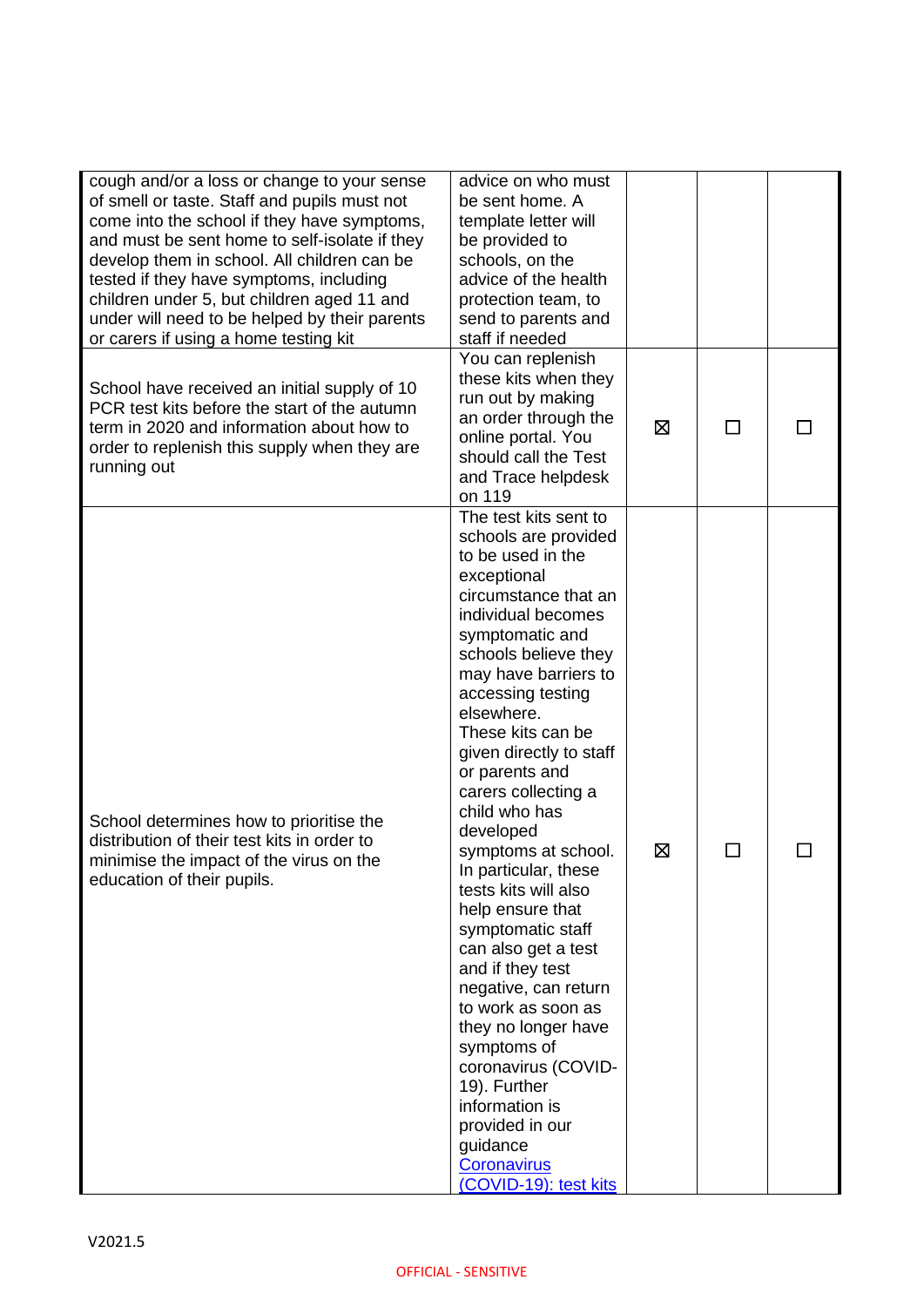|                                                                                                                                                                                                                                                                                                            | for schools and FE<br>providers.                                                                                                                                                                                                |   |              |              |
|------------------------------------------------------------------------------------------------------------------------------------------------------------------------------------------------------------------------------------------------------------------------------------------------------------|---------------------------------------------------------------------------------------------------------------------------------------------------------------------------------------------------------------------------------|---|--------------|--------------|
| The asymptomatic testing programme does<br>not replace the current testing policy for those<br>with symptoms. Anyone with symptoms (even<br>if they recently had a negative LFD test<br>result), should still self-isolate immediately<br>according to government guidelines                               | Info. issued                                                                                                                                                                                                                    | ⊠ |              |              |
| It remains essential that anyone who gets a<br>positive result from an LFD test self-isolates<br>immediately, as must other members of their<br>household, while they get a<br>confirmatory PCR test                                                                                                       | Info. issued                                                                                                                                                                                                                    | ⊠ | П            |              |
| Whilst awaiting the confirmatory PCR result,<br>pupils, students and staff and close contacts<br>should continue to self-isolate                                                                                                                                                                           | Info. issued                                                                                                                                                                                                                    | ⊠ | $\mathsf{L}$ | $\mathsf{L}$ |
| Those with symptoms are expected to order a<br>test online or visit a test site to take a lab-<br>based polymerase chain reaction (PCR) test<br>to check if they have the virus                                                                                                                            | Info. issued                                                                                                                                                                                                                    | ⊠ | $\mathbf{L}$ | $\Box$       |
| Schools must ensure that staff members and<br>parents/carers understand that they will need<br>to be ready and willing to provide details of<br>anyone they have been in close contact with if<br>they were to test positive for coronavirus<br>(COVID-19) or if asked by NHS Test & Trace                 | Info. issued                                                                                                                                                                                                                    | ⊠ | $\mathbf{I}$ |              |
| Schools must ensure that staff members and<br>parents/carers understand that they will need<br>to be ready and willing to self-isolate if they<br>have been in close contact with someone who<br>develops coronavirus (COVID-19) symptoms<br>or someone who tests positive for coronavirus<br>$(COVID-19)$ | Household members<br>of those contacts<br>who are sent home<br>do not need to self-<br>isolate themselves<br>unless the child,<br>young person or<br>staff member who is<br>self-isolating<br>subsequently<br>develops symptoms | ⊠ | ΙI           |              |
| Parents and staff are asked to inform the<br>school immediately of the results of a test                                                                                                                                                                                                                   | Schools must not<br>share the names or<br>details of people<br>with coronavirus<br>(COVID-19) unless<br>essential to protect<br>others                                                                                          | ⊠ |              |              |
| If a member of the household starts to display<br>symptoms while self-isolating they will need to<br>restart the 10-day isolation period and book a<br>test.                                                                                                                                               |                                                                                                                                                                                                                                 | ⊠ |              |              |
| If anyone tests positive whilst not experiencing<br>symptoms, but develops symptoms during the<br>isolation period, they must restart the 10-day                                                                                                                                                           |                                                                                                                                                                                                                                 | ⊠ | $\perp$      |              |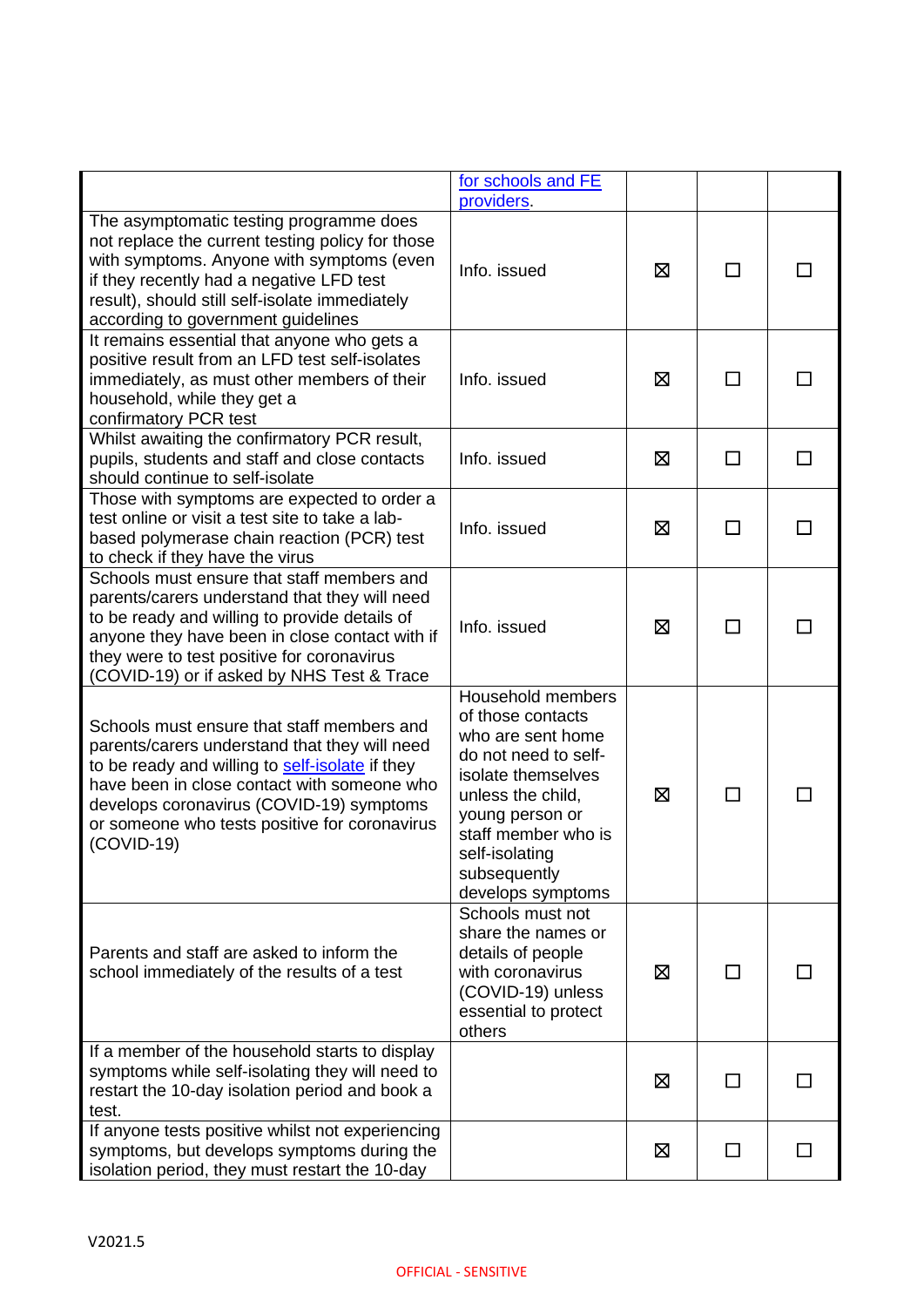| isolation period from the day they developed<br>symptoms.                                                                                                                                                                                                                                                                                                                                                                                                                                                                                                                                                                                                                                                                                                                                   |                                                                                                                                                                                                                                                                |   |              |  |
|---------------------------------------------------------------------------------------------------------------------------------------------------------------------------------------------------------------------------------------------------------------------------------------------------------------------------------------------------------------------------------------------------------------------------------------------------------------------------------------------------------------------------------------------------------------------------------------------------------------------------------------------------------------------------------------------------------------------------------------------------------------------------------------------|----------------------------------------------------------------------------------------------------------------------------------------------------------------------------------------------------------------------------------------------------------------|---|--------------|--|
| If someone with symptoms tests negative for<br>coronavirus (COVID-19), then they should<br>stay at home until they are recovered as usual<br>from their illness but can safely return<br>thereafter. The only exception to return<br>following a negative test result is where an<br>individual is separately identified as a close<br>contact of a confirmed case, when they will<br>need to self-isolate for 10 days from the date<br>of that contact                                                                                                                                                                                                                                                                                                                                     | Schools should not<br>request evidence of<br>negative test results<br>or other medical<br>evidence before<br>admitting children or<br>welcoming them<br>back after a period<br>of self-isolation                                                               | ⊠ | $\mathsf{L}$ |  |
| Someone who is self-isolating because they<br>have been in close contact with someone who<br>has tested positive for coronavirus (COVID-<br>19) starts to feel unwell and gets a test for<br>coronavirus themselves, and the test delivers<br>a negative result, they must remain in isolation<br>for the remainder of the 10-day isolation<br>period                                                                                                                                                                                                                                                                                                                                                                                                                                       | This is because they<br>could still develop<br>coronavirus (COVID-<br>19) within the<br>remaining days                                                                                                                                                         | 区 | $\perp$      |  |
| If someone with symptoms tests positive, they<br>should follow the 'stay at home: guidance for<br>households with possible or confirmed<br>coronavirus (COVID-19) infection' and must<br>continue to self-isolate for at least 10 days<br>from the onset of their symptoms and then<br>return to school only if they do not have<br>symptoms other than cough or loss of sense<br>of smell/taste. This is because a cough or<br>anosmia can last for several weeks once the<br>infection has gone. The 10-day period starts<br>from the day when they first became ill. If they<br>still have a high temperature, they should<br>continue to self-isolate until their temperature<br>returns to normal. Other members of their<br>household should all self-isolate for the full 10<br>days |                                                                                                                                                                                                                                                                | ⊠ | $\Box$       |  |
| Schools send home those people who have<br>been in close contact with the person who has<br>tested positive, advising them to self-isolate<br>for 10 days since they were last in close<br>contact with that person when they were<br>infectious                                                                                                                                                                                                                                                                                                                                                                                                                                                                                                                                            | Close contact can<br>be anyone who:<br>lives in the<br>same household<br>as someone<br>with coronavirus<br>$(COVID-19)$<br>symptoms or<br>who has tested<br>positive for<br>coronavirus<br>$(COVID-19)$<br>has had any of<br>the following<br>types of contact | ⊠ | ΙI           |  |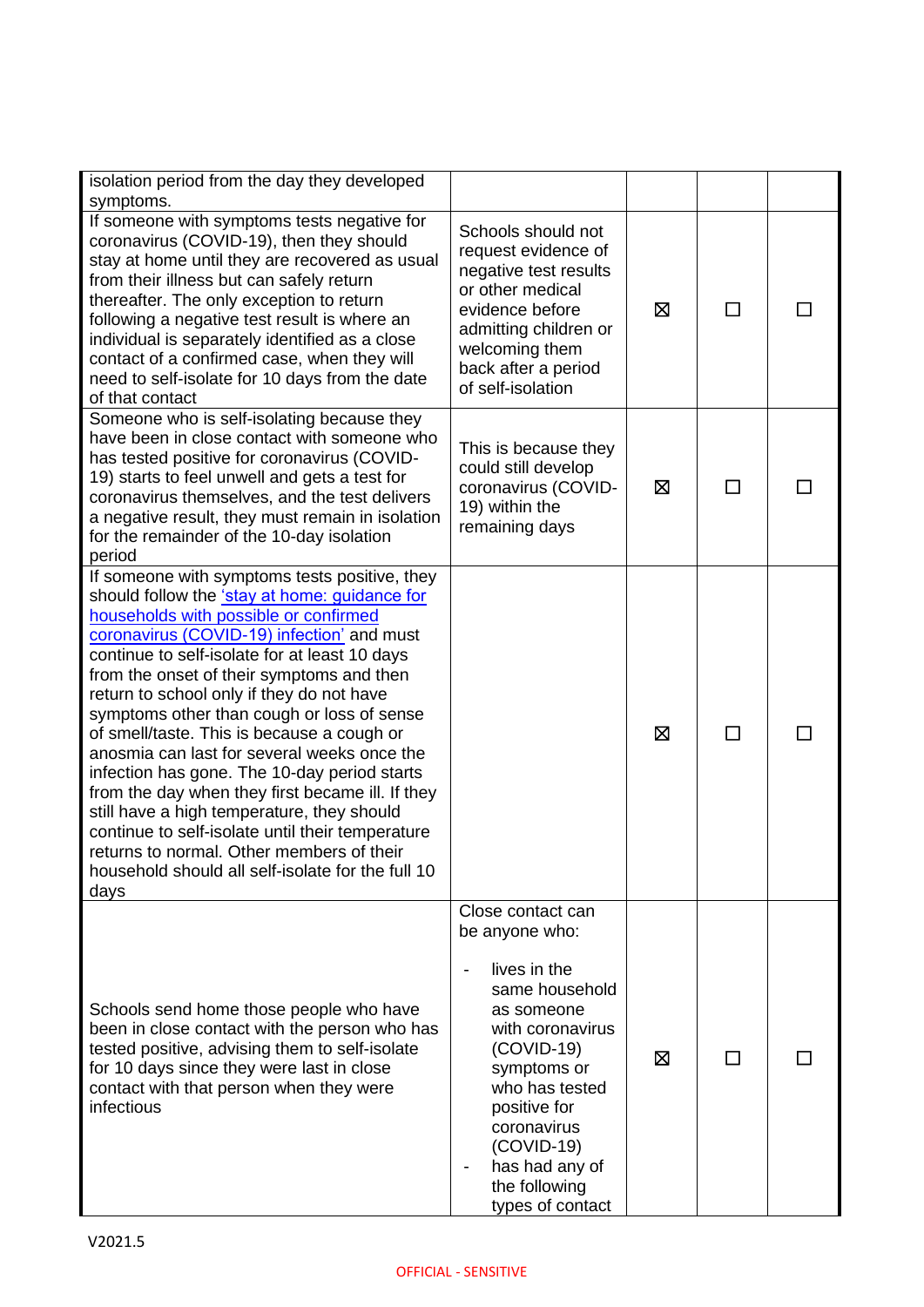|                                               | with someone           |   |   |  |
|-----------------------------------------------|------------------------|---|---|--|
|                                               | who has tested         |   |   |  |
|                                               | positive for           |   |   |  |
|                                               | coronavirus            |   |   |  |
|                                               | (COVID-19) with        |   |   |  |
|                                               | either                 |   |   |  |
|                                               | a PCR test             |   |   |  |
|                                               | or LFD test (if a      |   |   |  |
|                                               | confirmatory PC        |   |   |  |
|                                               | R test is              |   |   |  |
|                                               | negative,              |   |   |  |
|                                               | provided it was        |   |   |  |
|                                               | taken within two       |   |   |  |
|                                               | days of the            |   |   |  |
|                                               | positive LFD, it       |   |   |  |
|                                               | overrides the          |   |   |  |
|                                               | lateral flow test      |   |   |  |
|                                               | and close              |   |   |  |
|                                               | contacts can           |   |   |  |
|                                               |                        |   |   |  |
|                                               | stop self              |   |   |  |
|                                               | isolating):            |   |   |  |
|                                               | face-to-face contact   |   |   |  |
|                                               | including being        |   |   |  |
|                                               | coughed on or          |   |   |  |
|                                               | having a face-to-      |   |   |  |
|                                               | face conversation      |   |   |  |
|                                               | within 1 metre;        |   |   |  |
|                                               | been within 1 metre    |   |   |  |
|                                               | for 1 minute or        |   |   |  |
|                                               | longer without face-   |   |   |  |
|                                               | to-face contact;       |   |   |  |
|                                               |                        |   |   |  |
|                                               | been within 2 metres   |   |   |  |
|                                               | of someone for more    |   |   |  |
|                                               | than 15 minutes        |   |   |  |
|                                               | (either as a one-off   |   |   |  |
|                                               | contact or added up    |   |   |  |
|                                               | together over 1 day);  |   |   |  |
|                                               |                        |   |   |  |
|                                               | travelled in the same  |   |   |  |
|                                               | vehicle or a plane     |   |   |  |
|                                               | This can be reached    |   |   |  |
|                                               | by calling the DfE     |   |   |  |
| School must take swift action when they       | Helpline on 0800       |   |   |  |
| become aware that someone who has             | 046 8687 and           |   |   |  |
|                                               |                        |   |   |  |
| attended has tested positive for coronavirus  | selecting option 1 for |   |   |  |
| and must contact the dedicated advice service | advice on the action   | ⊠ | П |  |
| introduced by Public Health England (PHE)     | to take in response    |   |   |  |
| and delivered by the NHS Business Services    | to a positive case.    |   |   |  |
| Authority                                     | Schools will be put    |   |   |  |
|                                               | through to a team of   |   |   |  |
|                                               | advisers who will      |   |   |  |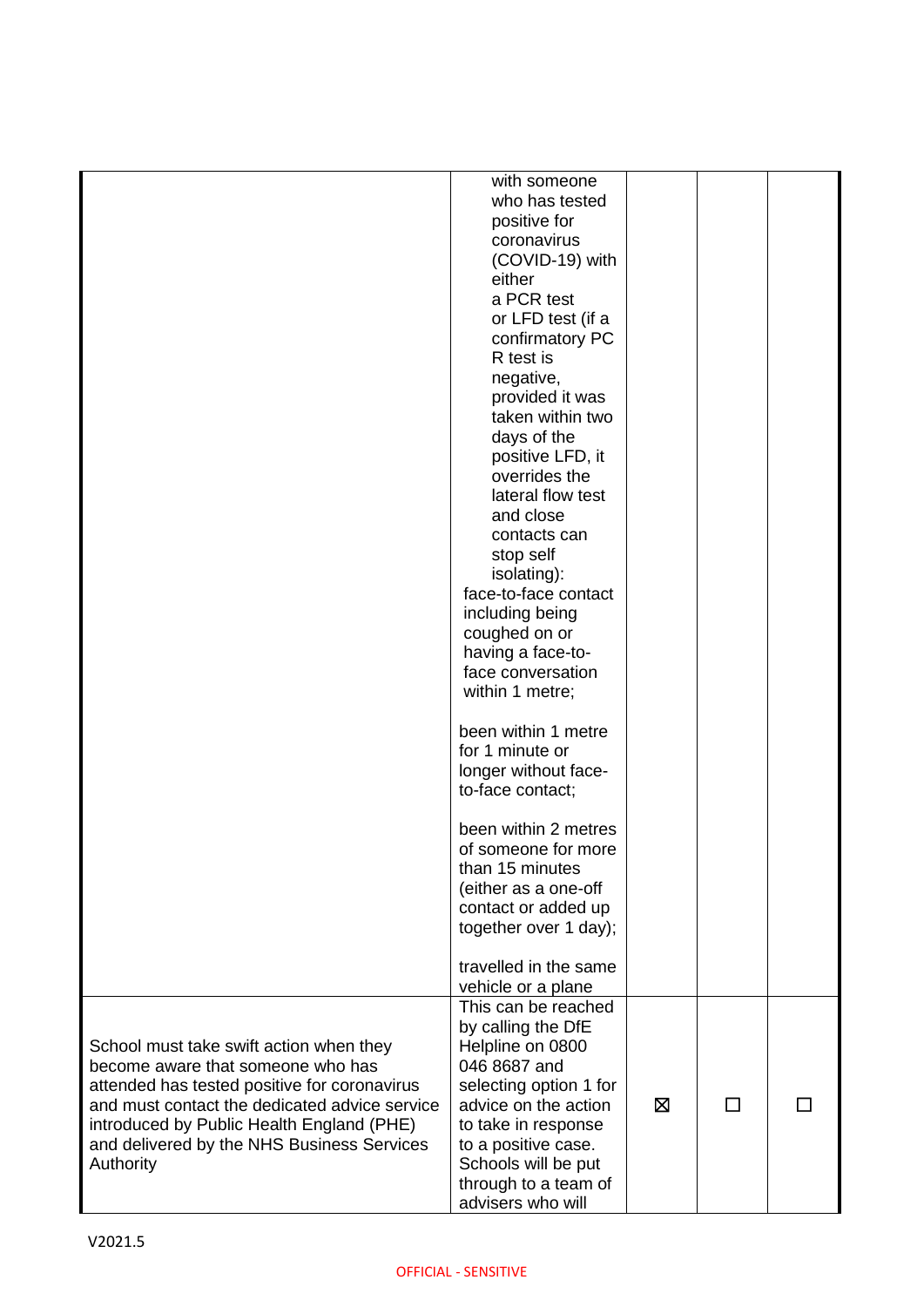|                                                                                                                                                                                                                                                                                                               | inform them of what<br>action is needed<br>based on the latest<br>public health advice                    |   |               |              |
|---------------------------------------------------------------------------------------------------------------------------------------------------------------------------------------------------------------------------------------------------------------------------------------------------------------|-----------------------------------------------------------------------------------------------------------|---|---------------|--------------|
| Public Health England has good evidence that<br>routinely taking the temperature of pupils by<br>the school is not recommended as this is an<br>unreliable method for identifying coronavirus<br>(COVID-19) so this does not take place                                                                       |                                                                                                           | ⊠ | $\mathbf{I}$  |              |
| <b>Inadequate Hand Washing/Personal Hygiene</b>                                                                                                                                                                                                                                                               |                                                                                                           |   |               |              |
| Staff/pupils/cleaners/contractors etc. will be<br>reminded to clean their hands regularly,<br>including;<br>when they arrive at the school<br>when they return from breaks<br>when they change rooms<br>before and after eating<br>$\bullet$                                                                  | Ensure that staff<br>have sufficient time<br>to wash their hands<br>regularly, as<br>frequently as pupils | ⊠ | П             |              |
| Consideration given to how often pupils and<br>staff will need to wash their hands and<br>incorporated time for this is in timetables or<br>lesson plans                                                                                                                                                      | Regularly throughout<br>the day                                                                           | 区 | $\Box$        |              |
| Staff working with pupils who spit<br>uncontrollably may want more opportunities to<br>wash their hands than other staff                                                                                                                                                                                      | Regularly throughout<br>the day                                                                           | 区 | $\Box$        | $\mathsf{L}$ |
| Pupils who use saliva as a sensory stimulant<br>or who struggle with 'catch it, bin it, kill it' may<br>also need more opportunities to wash their<br>hands and this has been considered                                                                                                                      |                                                                                                           |   | $\mathcal{L}$ | ⊠            |
| Help given to pupils with complex needs to<br>clean their hands properly                                                                                                                                                                                                                                      | Regularly throughout<br>the day                                                                           | ⊠ | ΙI            |              |
| Risk assessments for pupils with complex<br>needs that may struggle to maintain as good<br>respiratory hygiene as their peers, for example<br>those who spit uncontrollably or use saliva as<br>a sensory stimulant, have been updated in<br>order to support these pupils and the staff<br>working with them |                                                                                                           |   |               | ⊠            |
| Hands are washed with liquid soap & water for<br>a minimum of 20 seconds                                                                                                                                                                                                                                      | Regularly throughout<br>the day                                                                           | ⊠ | ΙI            |              |
| The school has considered whether they have<br>enough hand washing or hand sanitiser<br>'stations' available so that all pupils and staff<br>can clean their hands regularly                                                                                                                                  |                                                                                                           | ⊠ | $\mathsf{L}$  |              |
| Alcohol based hand cleansers/gels can only<br>be used if soap and water are not available,<br>but is not a substitute for hand washing. Such<br>gels MUST ONLY BE USED UNDER CLOSE                                                                                                                            | Skin friendly<br>cleaning wipes can<br>be used as an<br>alternative                                       | ⊠ | ΙI            |              |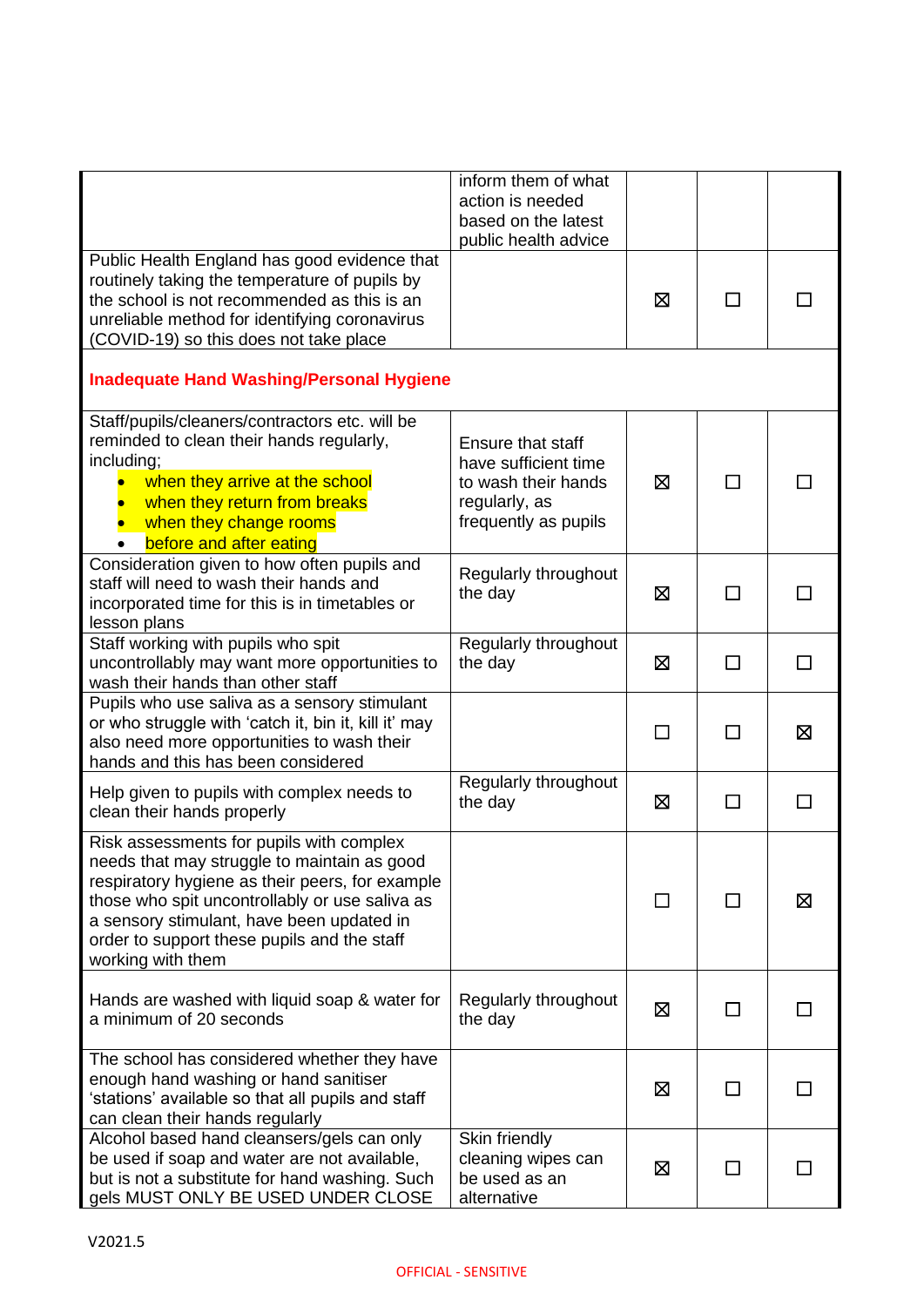| SUPERVISION. In normal circumstances<br>pupils should not be using alcohol based hand<br>cleansers because of the risk of ingestion                                                                                            |                                                                                                                                                                                                  |   |              |   |
|--------------------------------------------------------------------------------------------------------------------------------------------------------------------------------------------------------------------------------|--------------------------------------------------------------------------------------------------------------------------------------------------------------------------------------------------|---|--------------|---|
| School has embedded hand washing routines<br>into school culture, supported by behaviour<br>expectations to help ensure younger pupils<br>and those with complex needs understand the<br>need to follow them                   |                                                                                                                                                                                                  | ⊠ |              |   |
| The 'catch it, bin it, kill it' approach is very<br>important and is promoted                                                                                                                                                  | tissues and use them to catch you<br>cough or sneeze.<br>tissues. Dispose of your tissue as soon as<br>germs to even<br>surface you touch. Clean your hands as<br>soon as you can.<br><b>NHS</b> | ⊠ | $\mathbf{I}$ |   |
| Disposable tissues are available in each room<br>for both staff and pupil use                                                                                                                                                  |                                                                                                                                                                                                  | ⊠ | П            | П |
| Bins (ideally lidded pedal bins) for tissues are<br>available in each room                                                                                                                                                     |                                                                                                                                                                                                  | ⊠ | □            | П |
| School has embedded the 'catch it, bin it, kill it'<br>approach to ensure younger pupils and those<br>with complex needs get this right, and that all<br>pupils understand that this is now part of how<br>the school operates | The e-bug website<br>contains free<br>resources for<br>schools, including<br>materials to<br>encourage good<br>hand and respiratory<br>hygiene                                                   | ⊠ | $\mathbf{I}$ |   |
| <b>Inadequate Personal Protection &amp; PPE</b>                                                                                                                                                                                |                                                                                                                                                                                                  |   |              |   |
| Adults (staff and visitors) in Primary schools<br>DO wear face coverings in areas outside of<br>the classroom                                                                                                                  |                                                                                                                                                                                                  | ⊠ |              |   |
| Pupils in schools do not need to wear a face<br>covering whilst in the classroom                                                                                                                                               |                                                                                                                                                                                                  | 区 | □            | П |
| In Secondary schools face coverings should<br>be worn by pupils when moving around the<br>premises, outside of classrooms, such as in<br>corridors and communal areas where social<br>distancing cannot easily be maintained   | <b>Even though this is</b><br>not a requirement in<br>the guidance NYCC<br>along with union<br>colleagues consider<br>this to be best<br>practice at this time                                   | П | $\mathsf{L}$ | ⊠ |
| In Secondary schools face coverings should<br>be worn by adults when moving around the<br>premises, outside of classrooms, such as in<br>corridors and communal areas where social<br>distancing cannot easily be maintained   | Some individuals are<br>exempt from<br>wearing face<br>coverings. This<br>applies to those<br>who:                                                                                               |   |              | ⊠ |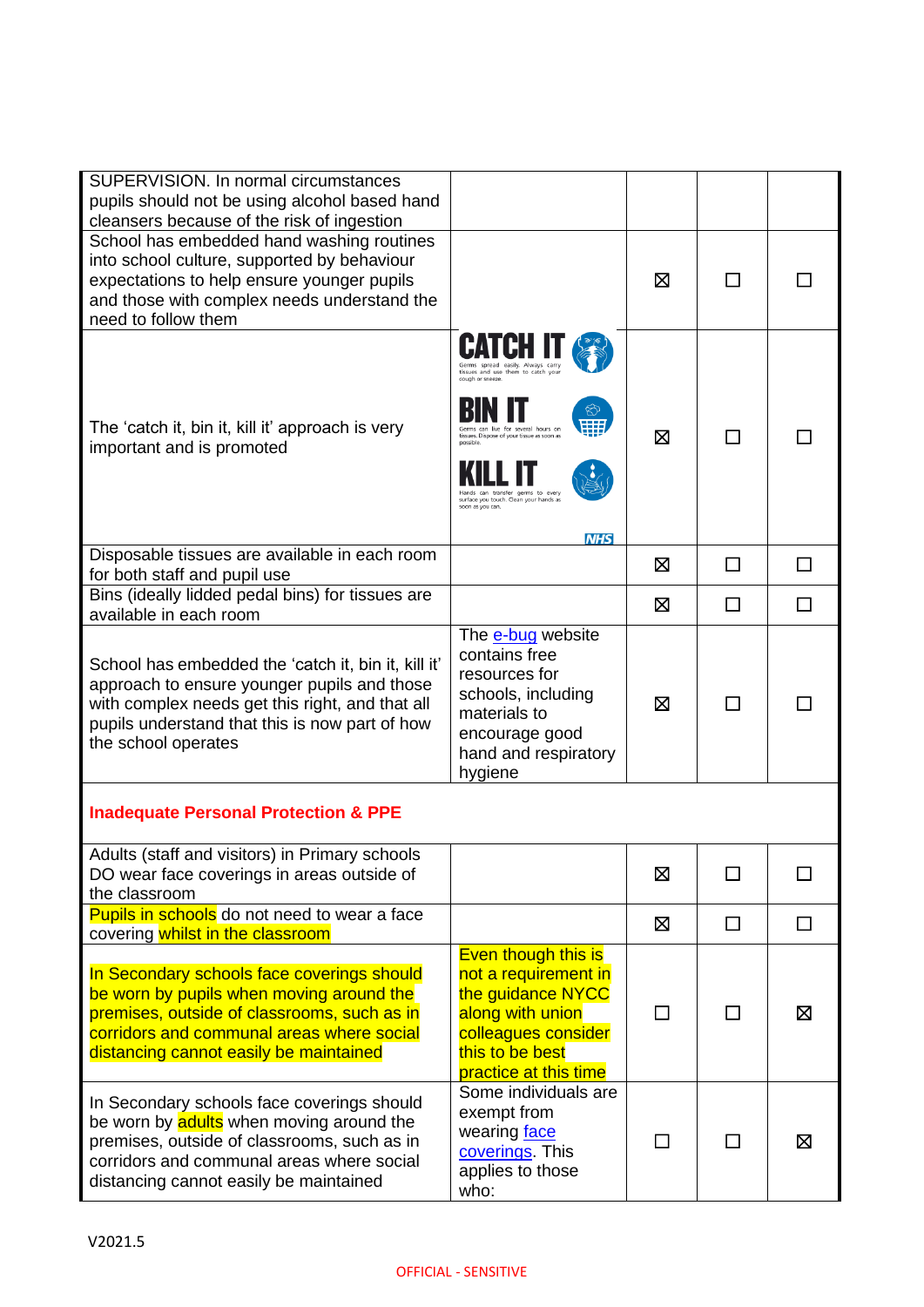|         | people who<br>cannot put<br>on, wear or<br>remove a<br>face covering<br>because of a<br>physical or<br>mental<br>illness or<br>impairment,<br>or disability<br>where putting<br>$\bullet$<br>on, wearing<br>or removing<br>a face<br>covering will<br>cause you<br>severe<br>distress<br>if you are<br>$\bullet$<br>speaking to<br>or providing<br>assistance to<br>someone<br>who relies on<br>lip reading,<br>clear sound<br>or facial<br>expressions<br>to<br>communicate<br>to avoid<br>$\bullet$<br>harm or<br>injury, or the<br>risk of harm<br>or injury, to<br>yourself or<br>$others -$<br>including if it<br>would<br>negatively<br>impact on<br>your ability to<br>exercise or<br>participate in<br>a strenuous<br>activity<br>The same<br>exemptions will |  |  |
|---------|-----------------------------------------------------------------------------------------------------------------------------------------------------------------------------------------------------------------------------------------------------------------------------------------------------------------------------------------------------------------------------------------------------------------------------------------------------------------------------------------------------------------------------------------------------------------------------------------------------------------------------------------------------------------------------------------------------------------------------------------------------------------------|--|--|
|         | apply in education<br>settings, and we                                                                                                                                                                                                                                                                                                                                                                                                                                                                                                                                                                                                                                                                                                                                |  |  |
| V2021.5 |                                                                                                                                                                                                                                                                                                                                                                                                                                                                                                                                                                                                                                                                                                                                                                       |  |  |
|         | <b>OFFICIAL - SENSITIVE</b>                                                                                                                                                                                                                                                                                                                                                                                                                                                                                                                                                                                                                                                                                                                                           |  |  |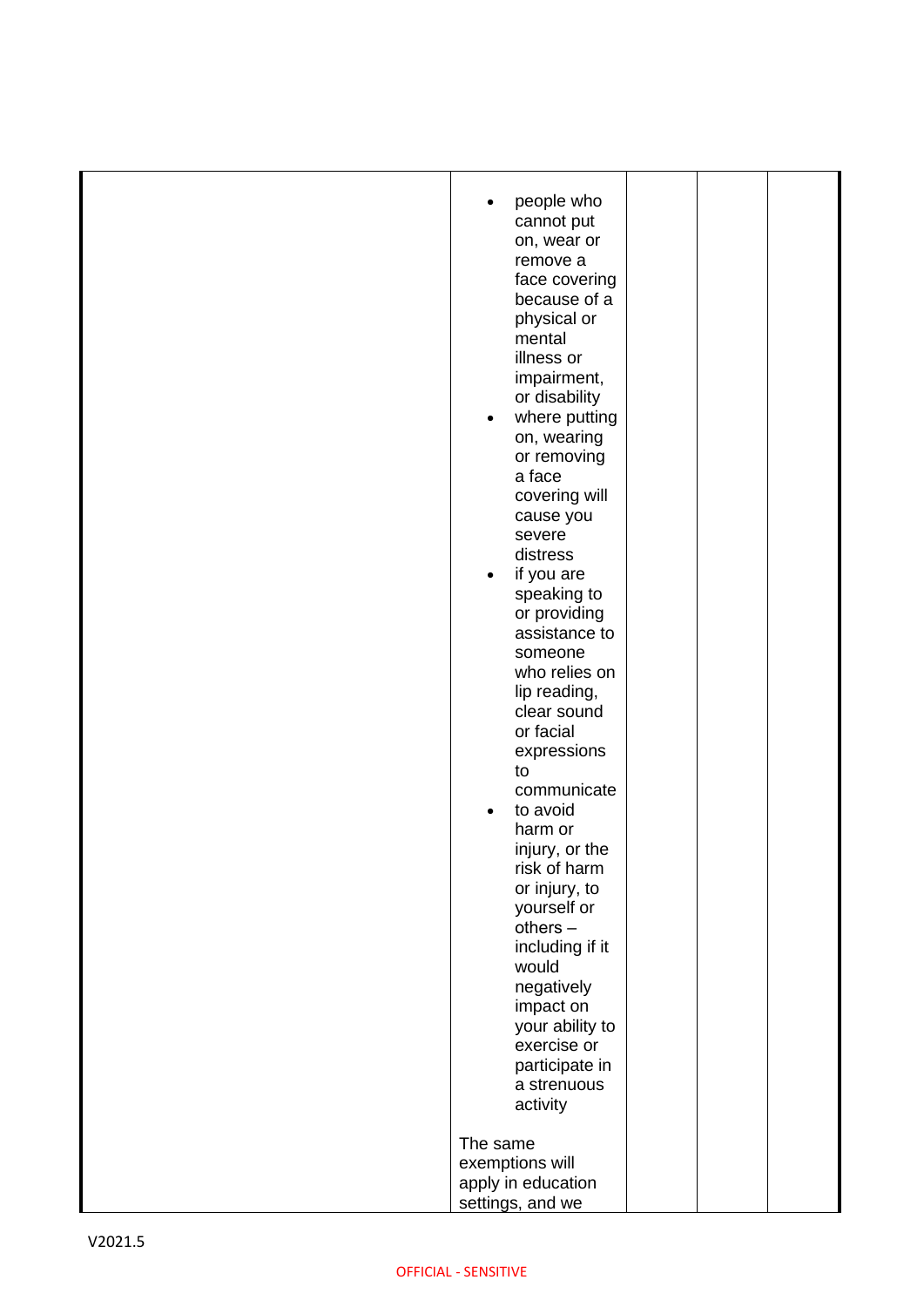|                                                                                                                                                                                                                                | would expect<br>teachers and other<br>staff to be sensitive<br>to those needs,<br>noting that some<br>people are less able<br>to wear face<br>coverings and that<br>the reasons for this<br>may not be visible to<br>others.                                                                                                                                                                                                                                                                       |         |              |              |
|--------------------------------------------------------------------------------------------------------------------------------------------------------------------------------------------------------------------------------|----------------------------------------------------------------------------------------------------------------------------------------------------------------------------------------------------------------------------------------------------------------------------------------------------------------------------------------------------------------------------------------------------------------------------------------------------------------------------------------------------|---------|--------------|--------------|
| Transparent face coverings can also be worn,<br>but only to assist communication with<br>someone who relies on lip reading, clear<br>sound or facial expression to communicate                                                 |                                                                                                                                                                                                                                                                                                                                                                                                                                                                                                    |         | П            | ⊠            |
| Face visors or shields can be worn by those<br>exempt from wearing a face covering but they<br>are not an equivalent alternative in terms of<br>source control of virus transmission                                           | Visors may protect<br>against droplet<br>spread in specific<br>circumstances but<br>are unlikely to be<br>effective in<br>preventing aerosol<br>transmission, and<br>therefore in a school<br>environment are<br>unlikely to offer<br>appropriate<br>protection to the<br>wearer. Visors<br>should only be used<br>by those exempt<br>from wearing a face<br>covering after<br>carrying out a risk<br>assessment for the<br>specific situation and<br>should always be<br>cleaned<br>appropriately |         | $\Box$       | ⊠            |
| Those who rely on visual signals for<br>communication, or communicate with or<br>provide support to such individuals, are<br>currently exempt from any requirement to<br>wear face coverings in schools or in public<br>places |                                                                                                                                                                                                                                                                                                                                                                                                                                                                                                    | $\perp$ | ΙI           | ⊠            |
| Clear instructions are provided to staff on how<br>to put on, remove, store and dispose of face<br>coverings, to avoid inadvertently increasing<br>the risks of transmission                                                   |                                                                                                                                                                                                                                                                                                                                                                                                                                                                                                    | ⊠       | $\mathsf{L}$ |              |
| Safe wearing of face coverings requires<br>cleaning of hands before and after touching -<br>including to remove or put them on $-$ and the                                                                                     |                                                                                                                                                                                                                                                                                                                                                                                                                                                                                                    | ⊠       | П            | $\mathbf{I}$ |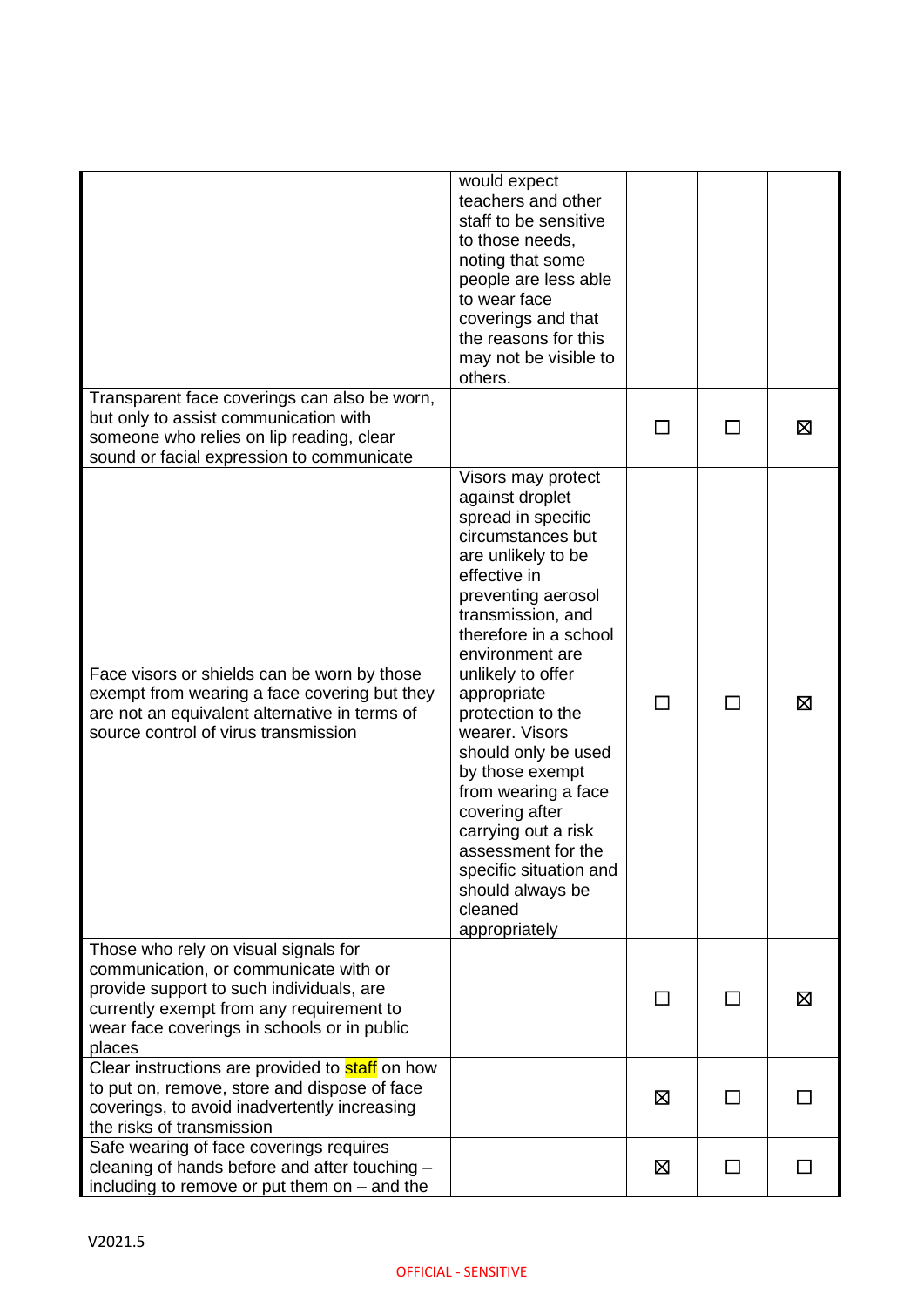| safe storage of them in individual, sealable<br>plastic bags between use                                                                                                                                                                                                                                                                                                                                                                                                                                                                                                                     |                                                                                                                                    |             |              |              |
|----------------------------------------------------------------------------------------------------------------------------------------------------------------------------------------------------------------------------------------------------------------------------------------------------------------------------------------------------------------------------------------------------------------------------------------------------------------------------------------------------------------------------------------------------------------------------------------------|------------------------------------------------------------------------------------------------------------------------------------|-------------|--------------|--------------|
| Where a face covering becomes damp, it<br>should not be worn and the face covering<br>should be replaced carefully                                                                                                                                                                                                                                                                                                                                                                                                                                                                           | <b>Staff</b> may consider<br>bringing a spare<br>face covering to<br>wear if their face<br>covering becomes<br>damp during the day | ⊠           |              |              |
| Where anybody is struggling to access a face<br>covering, or where they are unable to use their<br>face covering due to having forgotten it or it<br>having become soiled or unsafe, the school<br>has taken steps to have a small contingency<br>supply available to meet such needs                                                                                                                                                                                                                                                                                                        | School has spare<br>masks                                                                                                          | ⊠           |              |              |
| School has a process for when face coverings<br>are worn within the school and how they<br>should be removed                                                                                                                                                                                                                                                                                                                                                                                                                                                                                 | This procedure<br>should be<br>communicated<br>clearly to <b>adults</b>                                                            | ⊠           | ΙI           |              |
| PPE will need to be worn by a member of staff<br>if a pupil becomes unwell with symptoms of<br>coronavirus while in their setting and needs<br>direct personal care until they can return<br>home. A face mask should be worn by the<br>supervising adult if a distance of 2 metres<br>cannot be maintained. If contact with the pupil<br>is necessary, then gloves, an apron and a<br>face mask should be worn by the supervising<br>adult. If there is a risk of splashing to the eyes,<br>for example from coughing, spitting, or<br>vomiting, then eye protection should also be<br>worn | safe working in<br>education, childcare<br>and children's social<br>care                                                           | $\boxtimes$ | ΙI           |              |
| PPE for coronavirus (COVID-19) is required<br>when performing aerosol generating<br>procedures (AGPs)                                                                                                                                                                                                                                                                                                                                                                                                                                                                                        |                                                                                                                                    | 区           | П            | H            |
| When working with children and young people<br>who cough, spit or vomit but do not have<br>coronavirus (COVID-19) symptoms, only any<br>PPE that would be routinely worn, is worn                                                                                                                                                                                                                                                                                                                                                                                                            |                                                                                                                                    |             |              | ⊠            |
| <b>Visitors, Contractors &amp; Spread of Coronavirus</b>                                                                                                                                                                                                                                                                                                                                                                                                                                                                                                                                     |                                                                                                                                    |             |              |              |
| All visitors and contractors must make pre-<br>arranged appointments or they will not be<br>allowed on site                                                                                                                                                                                                                                                                                                                                                                                                                                                                                  |                                                                                                                                    | 区           |              |              |
| School ensures site guidance on physical<br>distancing and hygiene is explained to visitors<br>and contractors on or before arrival                                                                                                                                                                                                                                                                                                                                                                                                                                                          |                                                                                                                                    | 区           | $\mathsf{L}$ | $\mathsf{L}$ |
| Where visits can happen outside of school<br>hours, they are arranged as such                                                                                                                                                                                                                                                                                                                                                                                                                                                                                                                |                                                                                                                                    | ⊠           | $\mathsf{L}$ | П            |
| Contractors to attend by agreement only after<br>school have satisfied themselves that it is<br>necessary for the visit to take place at that                                                                                                                                                                                                                                                                                                                                                                                                                                                |                                                                                                                                    | ⊠           |              |              |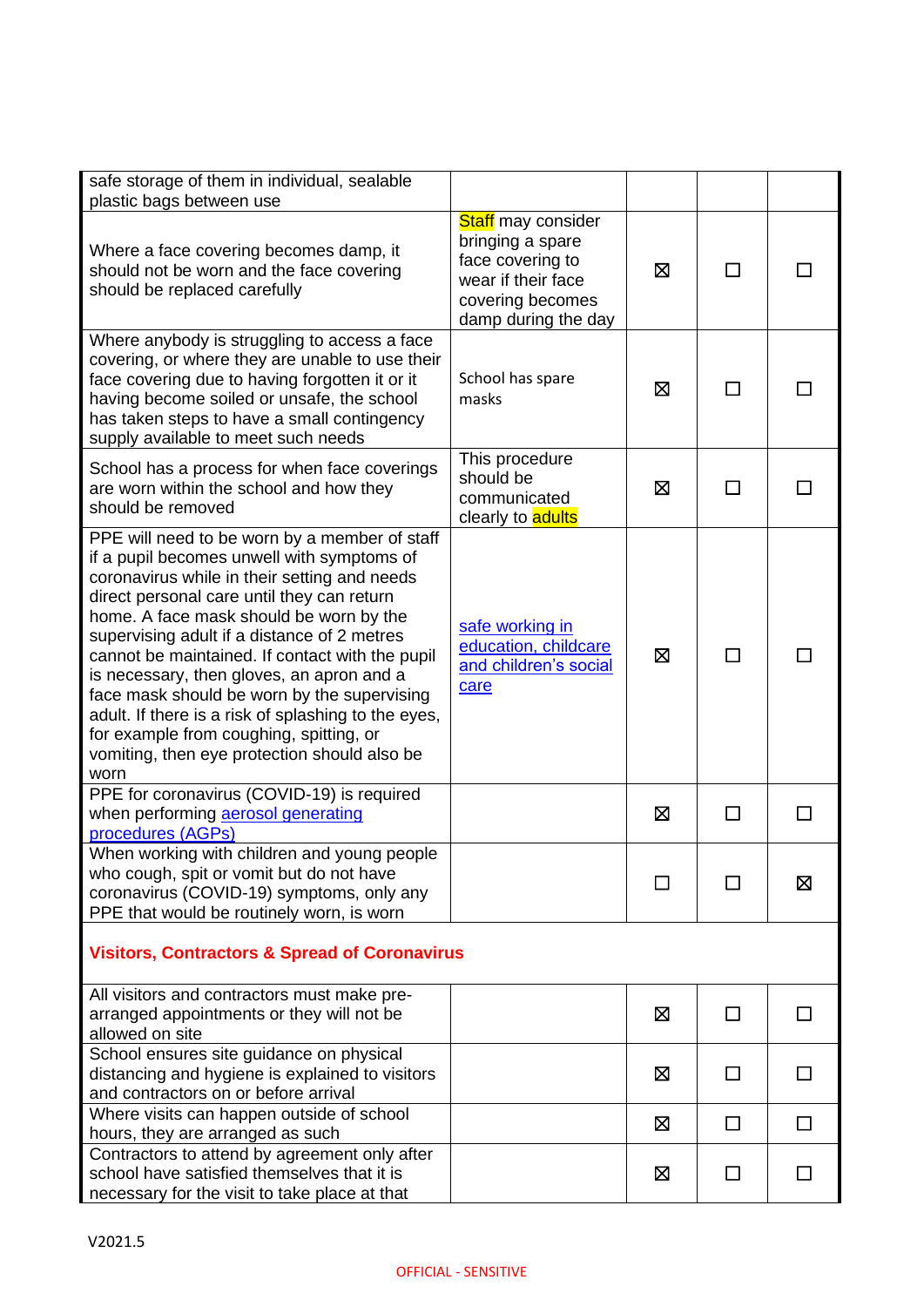| time and that all required controls are in place<br>to allow the work to continue safely                                                                                                             |                                                                                                                                                                                                                                                                                                                                                                                                                                                                                                                      |   |    |  |
|------------------------------------------------------------------------------------------------------------------------------------------------------------------------------------------------------|----------------------------------------------------------------------------------------------------------------------------------------------------------------------------------------------------------------------------------------------------------------------------------------------------------------------------------------------------------------------------------------------------------------------------------------------------------------------------------------------------------------------|---|----|--|
| Contractors to provide updated risk<br>assessment prior to visit which includes their<br>own controls round infection spread<br>prevention                                                           | Times of visits may<br>need to be adapted<br>to take in to account<br>the ability to<br>maintain appropriate<br>social distancing<br>measures and<br>availability of<br>resources to<br>effectively clean<br>following the visits                                                                                                                                                                                                                                                                                    | ⊠ | ΙI |  |
| As normal, school engages with their local<br>immunisation providers to provide<br>immunisation programmes on site, ensuring<br>these are delivered in keeping with the<br>school's control measures | These programmes<br>are essential for<br>children's health and<br>wellbeing                                                                                                                                                                                                                                                                                                                                                                                                                                          | ⊠ | ΙI |  |
| A record is kept of all visitors with sufficient<br>detail to support rapid contact tracing if<br>required by NHS Test and Trace.                                                                    |                                                                                                                                                                                                                                                                                                                                                                                                                                                                                                                      | ⊠ | П  |  |
| <b>Inadequate Ventilation</b>                                                                                                                                                                        |                                                                                                                                                                                                                                                                                                                                                                                                                                                                                                                      |   |    |  |
| Occupied spaces must always be well<br>ventilated and a comfortable teaching<br>environment maintained                                                                                               | This can be<br>achieved by a<br>variety of measures<br>including:<br>mechanical<br>ventilation systems<br>- these should be<br>adjusted to increase<br>the ventilation rate<br>wherever possible,<br>and checked to<br>confirm that normal<br>operation meets<br>current guidance (if<br>possible, systems<br>should be adjusted<br>to full fresh air or, if<br>not, then systems<br>should be operated<br>as normal as long as<br>they are within a<br>single room and<br>supplemented by an<br>outdoor air supply) | 区 |    |  |
| Ventilate spaces with outdoor air                                                                                                                                                                    | <b>Natural ventilation</b><br>- if necessary<br>external opening                                                                                                                                                                                                                                                                                                                                                                                                                                                     | ⊠ | ΙI |  |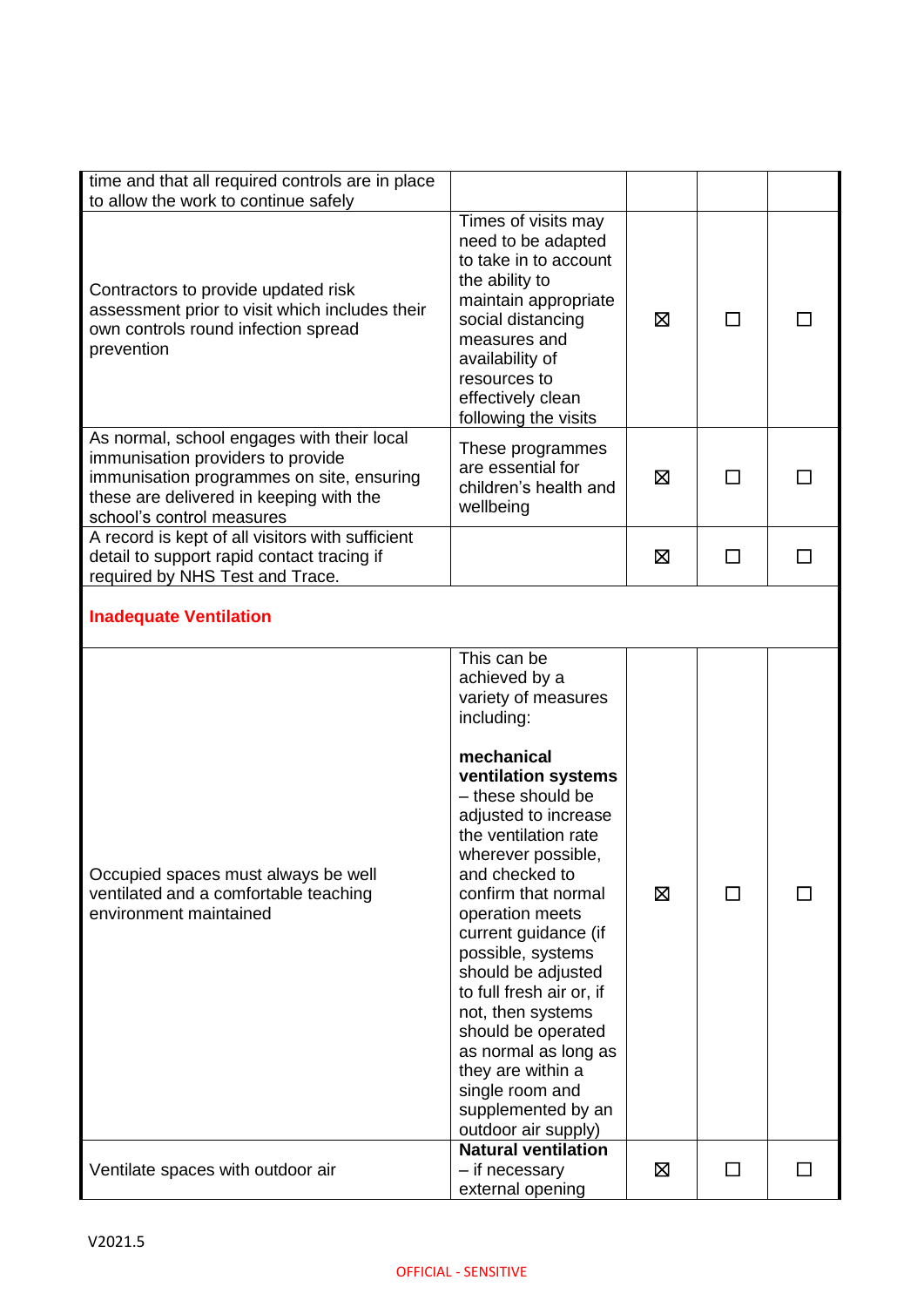|                                                                                                                                                                         | doors may also be<br>used provided this<br>doesn't compromise<br>safeguarding<br>measures                                                                                                                                                     |   |              |        |
|-------------------------------------------------------------------------------------------------------------------------------------------------------------------------|-----------------------------------------------------------------------------------------------------------------------------------------------------------------------------------------------------------------------------------------------|---|--------------|--------|
| Where possible, occupied room windows<br>should be open                                                                                                                 |                                                                                                                                                                                                                                               | ⊠ | □            | $\Box$ |
| Switch air handling units with recirculation to<br>100% outdoor air where this is not possible,<br>systems are operated as normal                                       | Further advice on<br>this can be found in<br><b>Health and Safety</b><br>Executive guidance<br>on air conditioning<br>and ventilation<br>during the<br>coronavirus<br>outbreak and CIBSE<br>coronavirus (COVID-<br>19) advice                 |   | ΙI           | ⊠      |
| Prop doors open, where safe to do so (bearing<br>in mind fire safety and safeguarding), to limit<br>use of door handles and assist with creating a<br>throughput of air | Fire doors must not<br>be propped open<br>unless they have a<br>self-closing hold<br>open device fitted                                                                                                                                       | ⊠ |              |        |
| In cold weather where the school heating<br>system is activated, windows are open to<br>provide trickle ventilation rather than being<br>fully open                     | natural ventilation<br>- opening windows<br>(in cooler weather<br>windows should be<br>opened just enough<br>to provide constant<br>background<br>ventilation, and<br>opened more fully<br>during breaks to<br>purge the air in the<br>space) | ⊠ |              |        |
| Consideration given to opening high level<br>windows in preference to low level to reduce<br>draughts                                                                   |                                                                                                                                                                                                                                               | ⊠ | $\mathsf{L}$ |        |
| Consideration given to only opening every<br>other window instead of all windows when the<br>heating is activated                                                       |                                                                                                                                                                                                                                               | ⊠ | П            | П      |
| The school offers flexibility to allow additional,<br>suitable indoor clothing                                                                                          | For more information<br>see School uniform                                                                                                                                                                                                    | 区 | $\Box$       | $\Box$ |
| Furniture rearranged where possible to avoid<br>direct drafts                                                                                                           |                                                                                                                                                                                                                                               | ⊠ | $\Box$       | □      |
| Heating should be used as necessary to<br>ensure comfort levels are maintained<br>particularly in occupied spaces                                                       |                                                                                                                                                                                                                                               | ⊠ | П            | ΙI     |
| When heating is activated and windows are on<br>trickle vent, consideration is given to<br>employing desk fans to move any stagnant<br>pockets of air                   | Desk fans are<br>pointed away from<br>people and pointed<br>at walls etc.                                                                                                                                                                     | ⊠ | П            |        |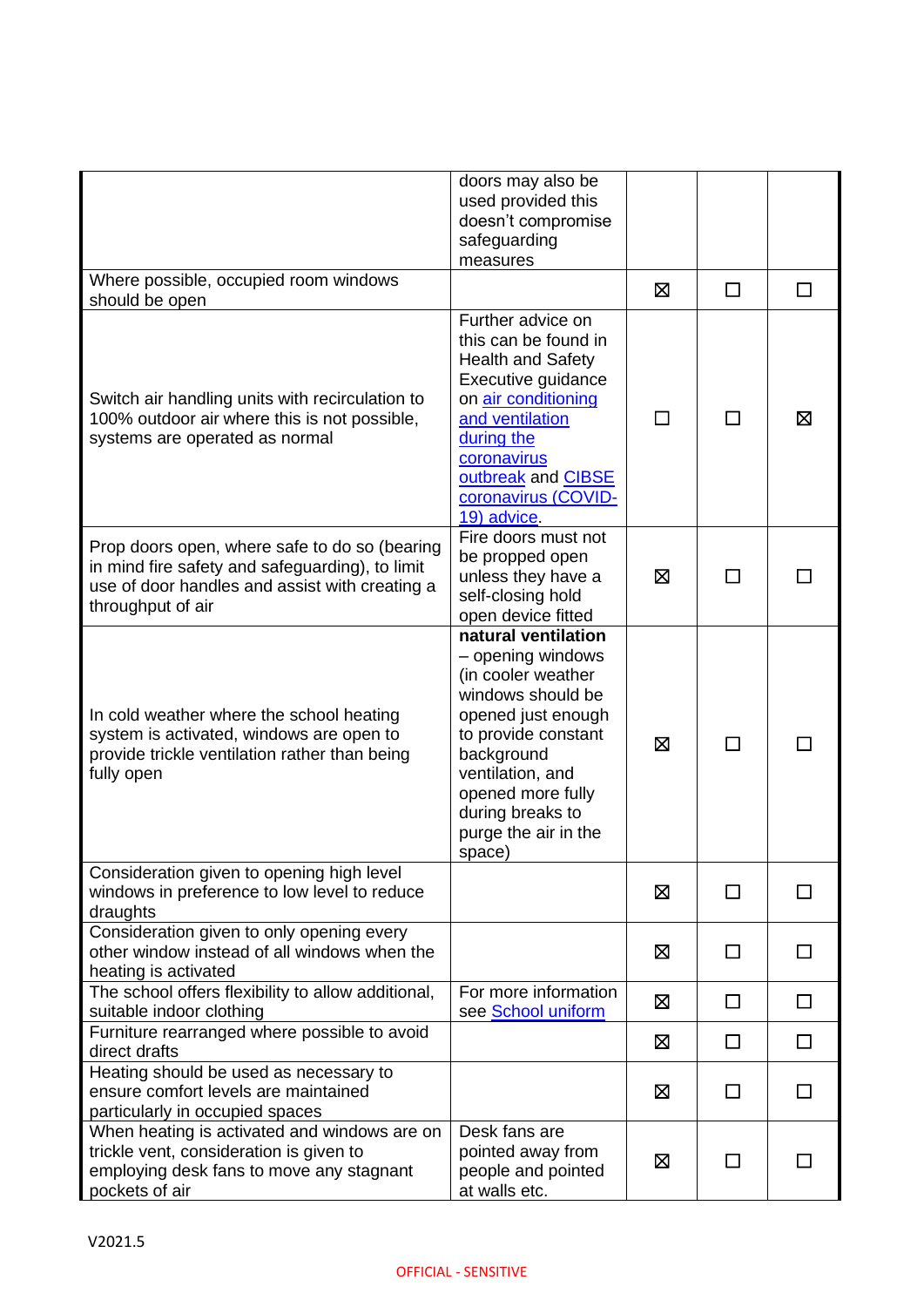| If school needs to use additional heaters they<br>only use sealed, oil filled electric heaters                                                                                                                                                                                                               | Electric fan heaters<br>used sparingly due<br>to increased fire and<br>electrical risk                                                                                                                                                                                                                  | 区            | П            |   |
|--------------------------------------------------------------------------------------------------------------------------------------------------------------------------------------------------------------------------------------------------------------------------------------------------------------|---------------------------------------------------------------------------------------------------------------------------------------------------------------------------------------------------------------------------------------------------------------------------------------------------------|--------------|--------------|---|
| <b>Arrangements for Boarding Schools During Pandemic</b>                                                                                                                                                                                                                                                     |                                                                                                                                                                                                                                                                                                         |              |              |   |
| Where pupils travel from abroad to attend a<br>boarding school you will need to explain the<br>rules to pupils and their parents before they<br>travel to the UK                                                                                                                                             |                                                                                                                                                                                                                                                                                                         |              |              | 区 |
| Anyone who is not a British or Irish national, or<br>who does not have the right to reside in the<br>UK, who has travelled from or through a 'red<br>list' country in the previous 10 days, is not<br>permitted to enter the UK and should be told<br>not to travel                                          | New guidance has<br>been issued on<br>the quarantine<br>arrangements for<br>boarding school<br>students travelling to<br>attend a boarding<br>school in<br>England who meet<br>the UK entry<br>requirements and<br>have travelled from<br>or through a 'red list'<br>country in the<br>previous 10 days | l I          | $\mathbf{I}$ | ⊠ |
| Pupils travelling from amber list countries may<br>quarantine at home or at accommodation<br>provided by their school for 10 days                                                                                                                                                                            | The rules for pupils<br>travelling from amber<br>and green list<br>countries are<br>different and are<br>explained in the rules<br>for entering guidance                                                                                                                                                | П            | П            | ⊠ |
| Pupils travelling from green list countries do<br>not need to quarantine unless their COVID-19<br>test result is positive.                                                                                                                                                                                   |                                                                                                                                                                                                                                                                                                         |              |              | ⊠ |
| Where pupils travel from red and amber list<br>countries to attend boarding schools, the<br>school needs to plan for their collection and<br>transfer from their point of arrival and put in<br>place suitable arrangements for their<br>quarantine, which may be in the school's<br>boarding accommodation. |                                                                                                                                                                                                                                                                                                         |              |              | ⊠ |
| Boarding pupils can be in one group<br>residentially and another during the school day                                                                                                                                                                                                                       |                                                                                                                                                                                                                                                                                                         | □            | □            | 区 |
| It is accepted that boarding pupils will mix<br>during sociable time                                                                                                                                                                                                                                         |                                                                                                                                                                                                                                                                                                         | $\Box$       | □            | 区 |
| If a child in a boarding school shows<br>symptoms, they should initially self-isolate in<br>their residential setting household. Most<br>children will benefit from self-isolating in their<br>boarding house so that their usual support can                                                                | <b>Guidance on</b><br>isolation for<br>residential<br>educational settings.                                                                                                                                                                                                                             | $\mathsf{L}$ | ΙI           | 区 |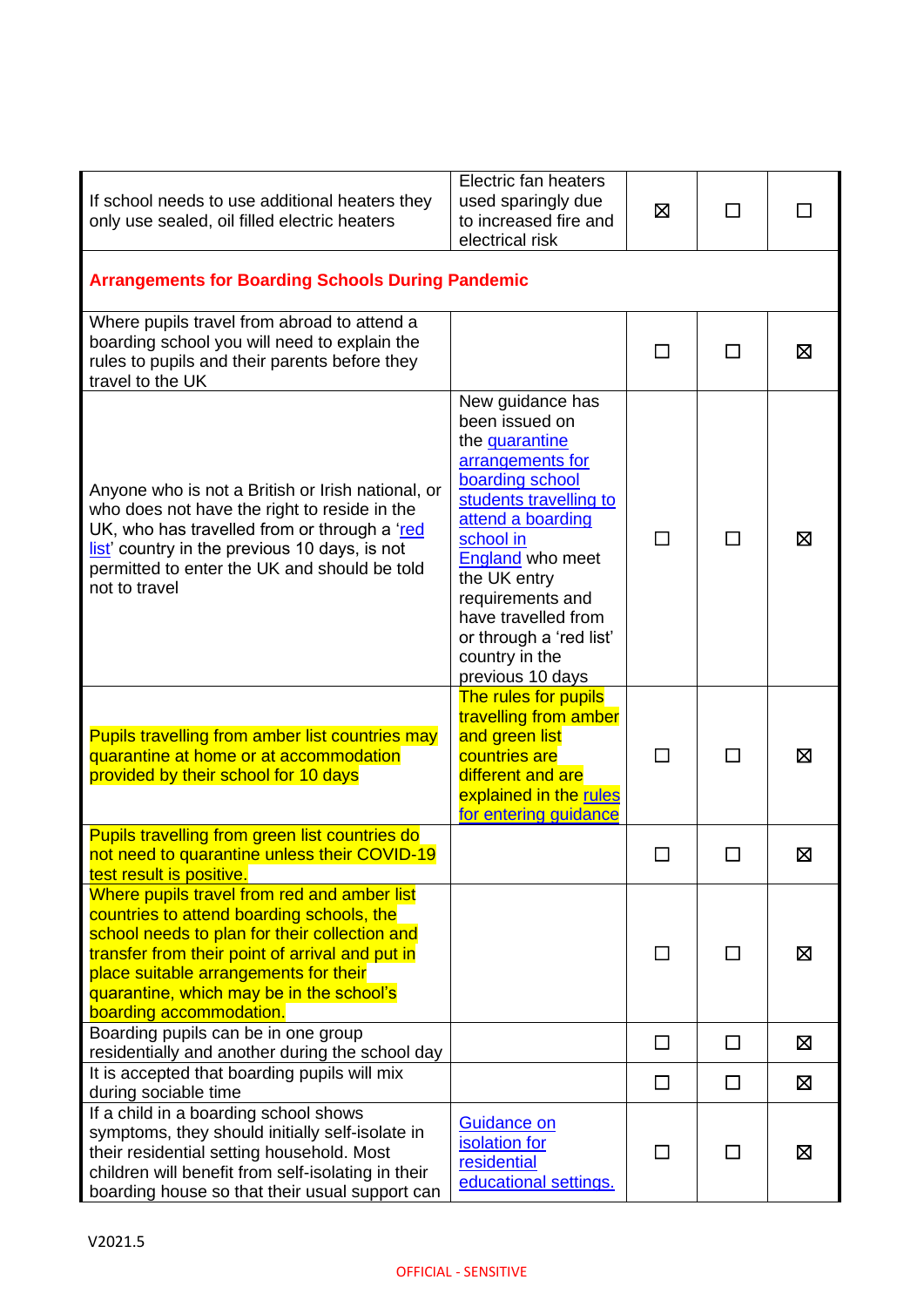| continue. Others will benefit more from self-<br>isolating in their family home                                                                                         |                                                                                                 |                                                                                                                                                                    |                   |            |                                 |
|-------------------------------------------------------------------------------------------------------------------------------------------------------------------------|-------------------------------------------------------------------------------------------------|--------------------------------------------------------------------------------------------------------------------------------------------------------------------|-------------------|------------|---------------------------------|
| Boarding pupils should not use public<br>transport if they are symptomatic                                                                                              | schools should<br>transport<br>safe working in<br>care settings<br>guidance                     | If arranging their<br>return to their family<br>home to isolate,<br>follow advice on<br>arrangements in the<br>education childcare<br>and childrens social         | □                 | ΙI         | ⊠                               |
| In the case of any localised outbreaks, we<br>expect them to keep the residential provision<br>open if at all possible                                                  | case basis.<br>remain open to<br>those who:<br>safely at home<br>alternative                    | Decisions will be<br>made on a case-by-<br>They will need to<br>-have particular<br>needs that cannot<br>be accommodated<br>-do not have suitable<br>accommodation |                   |            | ⊠                               |
| School maintain safe staff ratios, particularly<br>for those pupils or students whose needs<br>mean that they are safer remaining in the<br>setting than returning home | Settings should<br>prioritise staffing<br>towards the most<br>vulnerable pupils<br>and students |                                                                                                                                                                    | ⊠                 |            |                                 |
|                                                                                                                                                                         |                                                                                                 |                                                                                                                                                                    |                   |            |                                 |
| Have you consulted with the people/representatives undertaking the<br>activity as part of the preparation of this risk assessment                                       |                                                                                                 |                                                                                                                                                                    | Yes ⊠             |            | No $\Box$                       |
| What is the level of risk for this activity/situation with existing control<br>measures                                                                                 |                                                                                                 |                                                                                                                                                                    | <b>High</b><br>⊠  | <b>Med</b> | Low                             |
| Is the risk adequately controlled with existing control measures                                                                                                        |                                                                                                 |                                                                                                                                                                    | Yes $\boxtimes$   |            | No $\square$                    |
| Have you identified any further control measures needed to control<br>the risk and recorded them in the action plan                                                     |                                                                                                 |                                                                                                                                                                    | Yes $\square$     |            | $\overline{N}$ o $\overline{M}$ |
| <b>ACTION PLAN</b> (insert additional rows if required)                                                                                                                 |                                                                                                 |                                                                                                                                                                    | To be actioned by |            |                                 |
| Further control measures to reduce risks so far as is<br>reasonably practicable                                                                                         |                                                                                                 | <b>Name</b>                                                                                                                                                        |                   |            | <b>Date</b>                     |
|                                                                                                                                                                         |                                                                                                 |                                                                                                                                                                    |                   |            |                                 |
|                                                                                                                                                                         |                                                                                                 |                                                                                                                                                                    |                   |            |                                 |
|                                                                                                                                                                         |                                                                                                 |                                                                                                                                                                    |                   |            |                                 |
|                                                                                                                                                                         |                                                                                                 |                                                                                                                                                                    |                   |            |                                 |